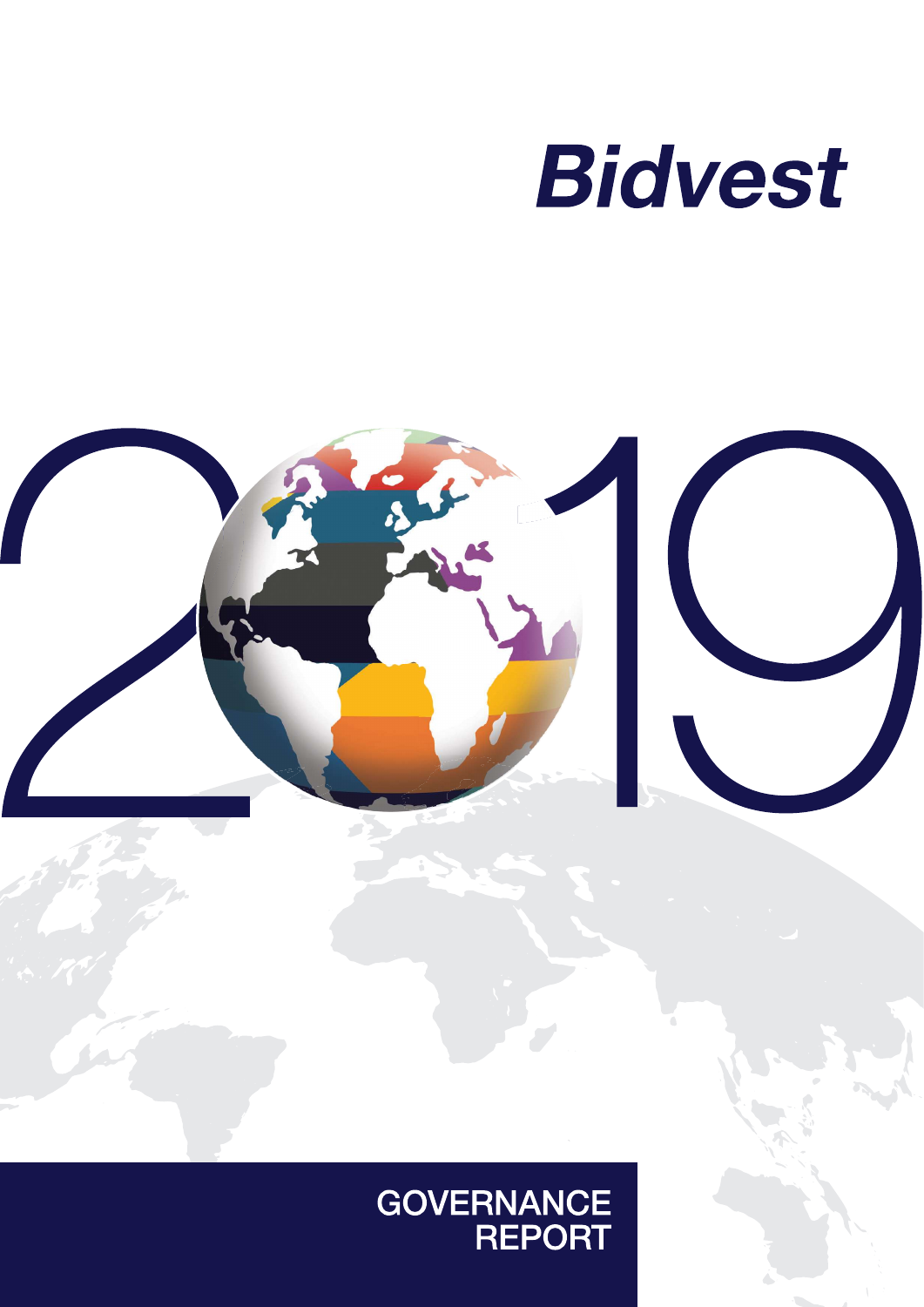## **Remuneration report**

## **Part 1 background statement**

The remuneration committee is pleased to present the Bidvest remuneration report for the year ended 30 June 2019.

We have considered the impact of the King IV Code on Corporate Governance (King IV) on the remuneration policy as well as the amended JSE Listing Requirements and present this report in three parts: this background statement (Part 1) contains the chairman's statement, providing context on the decisions and considerations taken during the reporting year which influenced the remuneration outcomes. Part 2 contains the remuneration policy and in Part 3 the implementation of the policy during the year is disclosed.

Since we presented the last remuneration policy to shareholders no major changes were made.

At the annual general meeting (AGM) on 28 November 2018, our 2018 remuneration report was presented and voted on in sections, namely:

- Part 1: Remuneration policy endorsed by 95,96% of shareholders that voted.
- Part 2: Implementation of policy: - endorsed by 95,01% of shareholders that voted.

Bidvest delivered a credible result in a market characterised by weak economic growth as well as significant business and fiscal uncertainty and volatility. Trading profit increased by 3.5% to R6.7 billion despite flat revenue. Exceptional cost and capital discipline as well as improved margins were highlights against the volatile trading backdrop and played a significant role in delivering results that outperformed most peer companies. The combined services businesses, comprising Services, Freight and Financial Services, representing twothirds of operational profit, grew trading profit by 6.4% while the profit from the combined trading and distribution businesses contracted slightly. Bidvest's headline earnings per share (HEPS) increased by 9.8% to 1 352.1 cents

(2018: 1 231 .6 cents). Cash generation of R7 .1 billion ensured that the balance sheet remained robust with net debt to EBITDA below a factor of one.

The purpose of the remuneration report is to provide an overview and understanding of Bidvest's remuneration philosophy and focuses on executive and non-executive director remuneration and further provides an overview of the share plans used across the Group.

## **Part 2 remuneration policy**

## **Key principles of our philosophy**

The key principles that shape our policy are:

- A critical success factor of the Group is its ability to attract, retain and motivate the entrepreneurial talent required to achieve positive operational outcomes and strategic objectives while adhering to an ethical culture and good corporate citizenship. Both short- and long-term incentives are used to promote this objective.
- Delivery-specific short-term incentives are viewed as strong drivers of performance. A significant portion of senior management's throughthe-cycle reward is designed to be variable and aligned with stakeholder interests. This is prescribed by the achievement of realistic profit targets together with, where applicable, the individual's personal contribution to the growth and development of their immediate business, their division or the wider Group. Only when warranted by exceptional circumstances, special bonuses may be considered as additional awards.
- As a consequence of the Group's dynamic and fast-moving nature, management is often redeployed to take on new challenges and address poor performing divisions. In such cases, subjective criteria may need to be applied when making an evaluation of performance.

Long-term incentives align the objectives of management and shareholders and other stakeholders for a sustainable period.

## **Policy principles**

The remuneration committee functions as a subcommittee of the board in terms of an agreed mandate and evaluates and monitors the Group's remuneration philosophy and practices to ensure consistency with governance principles and corporate strategy. The remuneration committee further implements the boardapproved remuneration policy to ensure:

- Salary structures and policies, cash as well as share-based incentives, motivate superior performance and are linked to realistic performance objectives that support sustainable long-term business growth.
- Stakeholders are able to make an informed assessment of reward practices and governance processes.
- Compliance with all applicable laws and regulatory codes.

The remuneration committee has discretion, when warranted by exceptional circumstances and where considerable value has been created for shareholders and stakeholders of Bidvest by specific key employees, to award special bonuses or other *ex gratia* payments to individuals. In exercising this discretion the remuneration committee must satisfy itself that such payments are fair and reasonable and are disclosed to shareholders as required by remuneration governance principles.

With effect from 1 July 2019, the remuneration policy will include malus (adjustment on payments/awards that have not been settled/vested) and clawback (recovery of post-tax payments that have already been made) provisions in both the STI and LTI subject to trigger events. The main trigger events are: material financial statement misstatement; and proven dishonest or fraudulent conduct by a participant(s).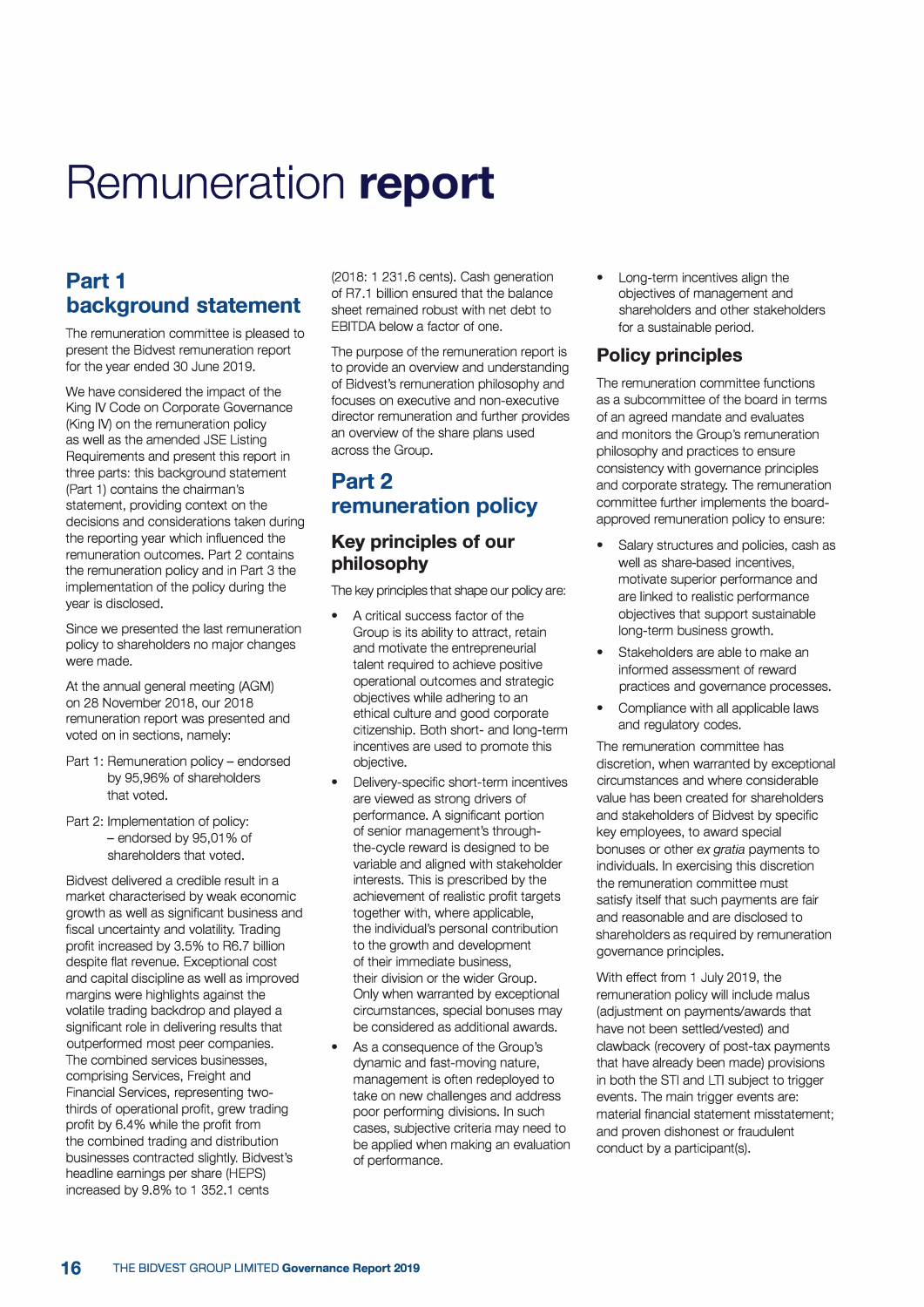

## **Governance and the remuneration committee**

#### **Board responsibility**

The board carries ultimate responsibility for the remuneration policy. The remuneration committee operates in terms of a board-approved mandate. The board will, when required, refer matters for shareholder approval, for example:

- New and amended share-based incentive schemes and their design.
- Non-executive board and committee fees.

Endorsement of the annual remuneration policy and implementation report.

The remuneration policy (Part 2) and remuneration implementation report (Part 3), will be put to two separate non-binding shareholders' votes at the AGM of shareholders.

#### **Composition, mandate and attendance for remuneration committee**

The members of the remuneration committee are independent nonexecutive directors as defined by King IV. The remuneration committee is scheduled to hold four meetings per year but also meets on an *ad hoc* basis when required.

The attendance for these meetings is contained on page 7.

The chief executive and chief financial officer attend meetings by invitation, to assist the remuneration committee with the execution of its mandate. Other members of executive management are invited when appropriate. No executive participates in the vote process or is present at meetings of the remuneration committee when his/her own remuneration is discussed or considered. Post the appointment of PricewaterhouseCoopers (PwC) as the Group's external auditors, the remuneration committee terminated the services of PwC as its independent advisers. In February 2019, DG Capital was appointed, on a probation basis,

as the remuneration committee's standing independent advisers. In October 2019, the committee assessed their performance and DG Capital's appointment was made permanent.

The chairman of the remuneration committee or, in his absence, another member of the remuneration committee, is required to attend the AGM to answer questions on remuneration.

The terms of reference as set out in the mandate of the remuneration committee include:

- Reviewing of the Group remuneration philosophy and policy and assisting the board to establish a remuneration policy for directors and senior executives that will promote the achievement of strategic objectives and encourage individual performance.
- Ensuring that the mix of fixed and variable pay in cash, shares and other elements meet the Group's needs and strategic objectives.
- Reviewing incentive schemes to ensure continued contribution to shareholder value.
- Reviewing the recommendations of management on fee proposals for the Group chairman and non-executive directors and determining, in conjunction with the board, the final proposals to be submitted to shareholders for approval.
- Determining all the remuneration parameters for the chief executive and executive directors.
- Reviewing and recommending to the board the relevant criteria necessary to measure the performance of executives in determining their remuneration.
- Agreeing to the principles for senior management increases and cash incentives in both South African and offshore operations.
- Agreeing to long-term incentive allocations (Conditional Share Plan) and awards for executive directors and all allocations (Share Appreciation Right Plan) for senior management.
- Overseeing the preparation of the remuneration report (as contained in this Annual Governance report) to ensure that it is clear, concise and transparent.
- Ensuring that the remuneration policy and remuneration policy implementation be put to two non-binding advisory votes by shareholders and engaging with shareholders and other stakeholders on the Group's remuneration philosophy.

## **Role of benchmarking**

To ensure that the Group remains competitive in the markets in which it operates, all elements of remuneration are subject to regular reviews against relevant market and peer data. Reviews are performed when required to benchmark the Group's remuneration against the services, trading and distribution industry and the general South African market.

The policy aims at positioning the Group as a preferred employer within the services, trading and distribution industry. To retain flexibility and ensure fairness when directing human capital to those areas of the Group requiring focused attention, subjective performance assessments may sometimes be required when evaluating employee contributions.

The Group believes that its remuneration policy plays a vital role in realising business strategy and must be competitive in the markets in which it operates.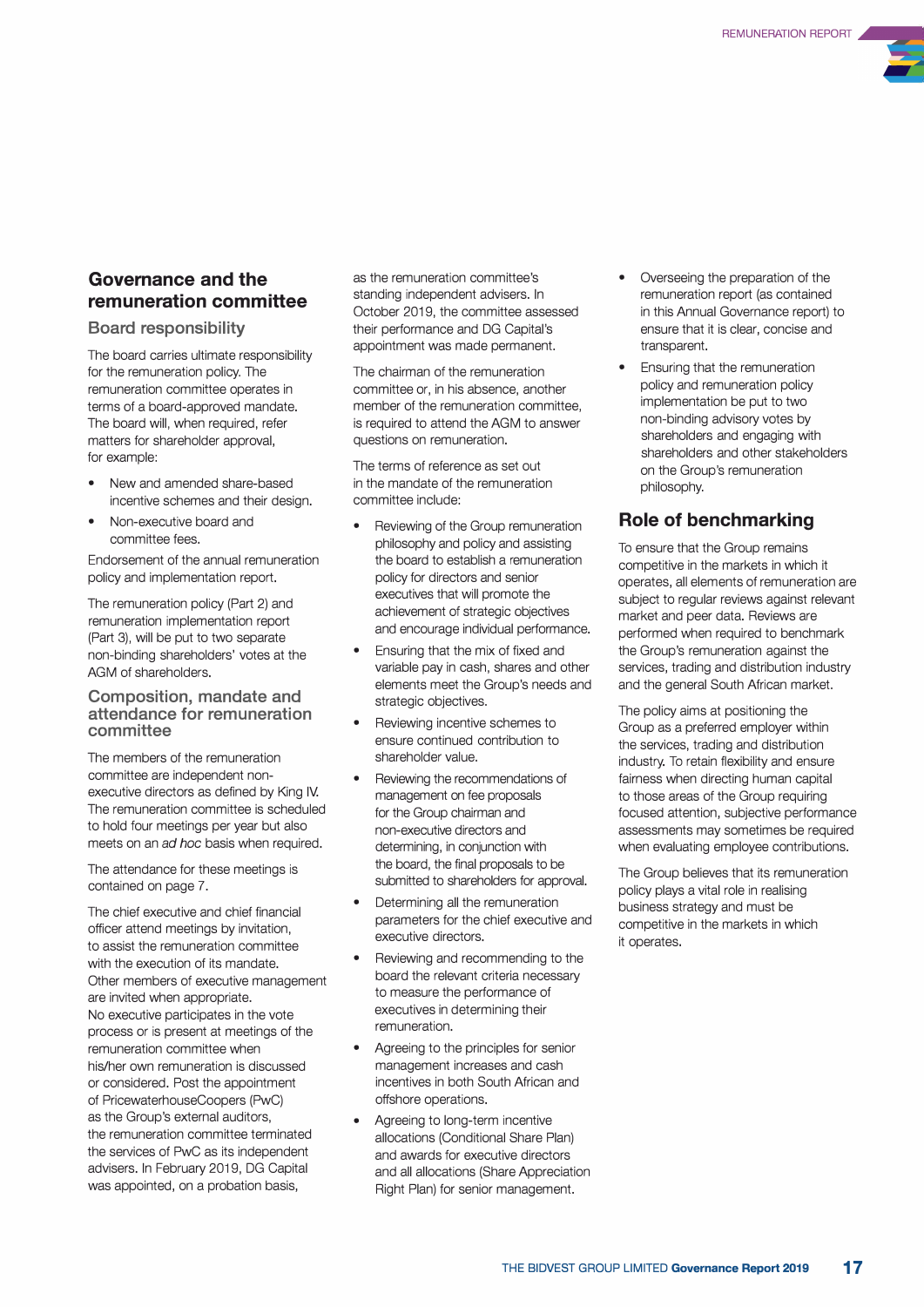## **Executive directors**

#### **Terms of service**

The minimum terms and conditions applied to South African executive directors are governed by legislation. The notice period for these directors is one month. In the exceptional situation of the termination of the executive directors' services, the remuneration committee (assisted by independent labour law legal advisers) oversees the settlement of terms.

Executive directors are required to retire on the third anniversary of their appointment and may offer themselves for re-election. As appropriate, the board, through the nominations committee, proposes their re-election to shareholders.

Executive directors are permitted to serve as non-executive directors on one other public company board with the express permission of the chief executive and the nominations committee. This excludes directorships where the Group holds a strategic investment in that public company (i.e. nominee directorship). Fees paid to nominee directors accrue to the Group and not to the individual directors concerned.

#### **Elements of remuneration and package design**

The Group operates a total cost-tocompany (CTC) philosophy whereby cash remuneration, benefits (including a defined contribution retirement fund, medical aid and other insured benefits) form part of employees' fixed total CTC remuneration. Senior management and executive directors also participate in short-term incentives in the form of a performance bonus plan. Two long-term incentive plans are in operation. The Bidvest Share Appreciation Right Plan (SAR) is for senior management and Group executive members who are not Group executive directors. The Bidvest Conditional Share Plan (CSP) is for Group executive directors.

The remuneration policy for executive directors results in their remuneration received being dependent on Group performance. This is achieved in two



#### **Other executive directors**



ways, through an annual cash bonus and long-term share plan. In part 3 of the report the actual total pay outcomes for the 12 months ending 30 June 2019 are depicted, whilst the total pay opportunities for the chief executive and the other executive directors (on average) under four different performance scenarios are illustrated in the graphs above.

The different components of remuneration, their objectives, the policy which governs it and their link to the business strategy are summarised below. Where changes to the policy are envisaged for the following financial year, these are highlighted.

The Group views the executive directors who are members of the Group exco as the current "prescribed officers" as defined in the Companies Act and therefore, no separate remuneration policy disclosure for prescribed officers is necessary.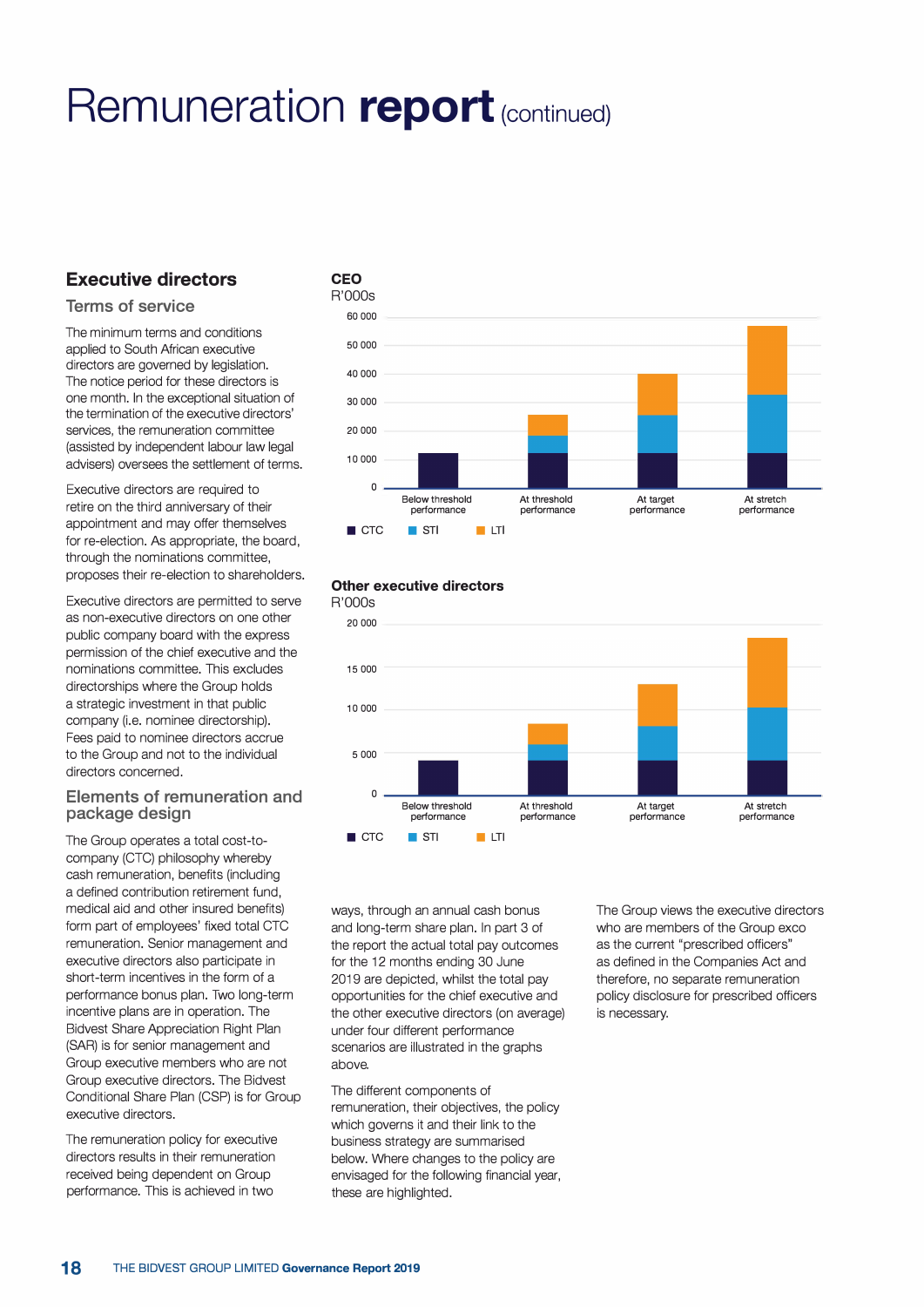

## **Table 1: Summary of remuneration components for executive directors**

|                              | Component, objective and link to strategy                                                                                                                                                                                                                                                                                                                                                                                                                                                                                                                                                                                                                                                                        | <b>Policy</b>                                                                                                                                                                                                                                                                                                                                                                                                                                                                                                                                                                                                                                                                                                                 | <b>Future changes</b>                                                                                                                                                                                                                                                                                                             |
|------------------------------|------------------------------------------------------------------------------------------------------------------------------------------------------------------------------------------------------------------------------------------------------------------------------------------------------------------------------------------------------------------------------------------------------------------------------------------------------------------------------------------------------------------------------------------------------------------------------------------------------------------------------------------------------------------------------------------------------------------|-------------------------------------------------------------------------------------------------------------------------------------------------------------------------------------------------------------------------------------------------------------------------------------------------------------------------------------------------------------------------------------------------------------------------------------------------------------------------------------------------------------------------------------------------------------------------------------------------------------------------------------------------------------------------------------------------------------------------------|-----------------------------------------------------------------------------------------------------------------------------------------------------------------------------------------------------------------------------------------------------------------------------------------------------------------------------------|
|                              | <b>Base package</b><br>To help attract and retain the best talent. It aligns<br>with business strategy as it takes into account<br>internal and external equity, thereby ensuring<br>competitiveness and rewarding individuals fairly<br>based on similar jobs in the market.<br>Reviewed annually and set on 1 July.                                                                                                                                                                                                                                                                                                                                                                                            | Level of skill and experience, scope of<br>responsibilities and competitiveness of the total<br>remuneration package is taken into account<br>when determining CTC.                                                                                                                                                                                                                                                                                                                                                                                                                                                                                                                                                           | No changes are<br>proposed for 2020.                                                                                                                                                                                                                                                                                              |
| Guaranteed pay (CTC)         | <b>Benefits</b><br>Provides employees with contractually agreed basic<br>benefits such as retirement fund benefits (defined<br>contribution), medical aid, risk benefits and life and<br>disability insurance. Benefits recognise the need for<br>a holistic approach to guaranteed package.                                                                                                                                                                                                                                                                                                                                                                                                                     | The Company contributes towards retirement<br>benefits as per the rules of its retirement funds.<br>Medical aid contributions depend upon each<br>individual's needs and package selection.<br>Risk and insurance benefits are Company<br>contributions, all of which form part of total cost<br>of employment.                                                                                                                                                                                                                                                                                                                                                                                                               | No changes<br>to standard<br>employment<br>benefits.                                                                                                                                                                                                                                                                              |
| Short-term incentives (STIs) | <b>STI</b><br>To motivate and incentivise delivery of performance,<br>financial and non-financial, consistent with the<br>Group's strategy over the one-year operating cycle.<br>Encourages growth in headline earnings per share<br>and return on funds employed for shareholders<br>in a sustainable manner, combined with strategic<br>metrics, such as leadership, to ensure well-<br>balanced KPIs. It rewards executive directors for<br>their measurable contribution.<br>Bonus levels and the appropriateness of measures<br>and weightings are reviewed annually to ensure that<br>these continue to support Bidvest's strategy.<br>The annual bonus is paid in cash in August/<br>September each year. | Target and stretch performance targets are set<br>for the following metrics:<br><b>Financial performance</b><br><b>HEPS</b> growth<br>٠<br>Return on funds employed (ROFE) achieved<br>٠<br>Strategic performance<br>Sustainability, transformation, business<br>enhancements and acquisitive growth.<br>The weighted outcome derives a STI which<br>is capped at a maximum of 165% of the<br>CEO's CTC and 150% of CTC for the other<br>executive directors.<br>Linear vesting will occur between the<br>performance hurdles set.                                                                                                                                                                                            | Taking consideration<br>of the economic<br>backdrop, set the<br>threshold, target<br>and stretch HEPS<br>growth hurdles at<br>CPI-1%, CPI+1%<br>and CPI $+2\%$ ,<br>respectively.<br>Align the hurdles<br>for ROFE across<br>STI and LTI to 20%,<br>21% and 24%,<br>respectively, at<br>threshold, target<br>and stretch.         |
| Long-term incentives (LTIs)  | <b>Conditional Share Plan (CSP)</b><br>To motivate and incentivise delivery of long-<br>term, sustainable performance. This aligns<br>executives' interests with shareholders through<br>conditional rights to future delivery of equity.<br>Vesting of conditional rights to shares is subject<br>to performance targets, thereby supporting the<br>performance culture of the Group.                                                                                                                                                                                                                                                                                                                           | Award levels are set according to best practice<br>benchmarks, to ensure support of Group<br>business strategy. Awards consist of conditional<br>rights to shares, subject to performance<br>conditions over a three-year performance<br>period and continued employment period for<br>the duration of the vesting periods of three<br>years (75% of the award) and four years (25%<br>of the award), respectively.<br>The Group performance metrics comprise<br>the following:<br><b>HEPS</b> growth<br>Relative total shareholder return (TSR)<br>as an external performance measure<br><b>ROFE</b><br>Strategic performance relating to<br>sustainability, transformation, business<br>enhancements and acquisitive growth | Align the hurdles<br>for ROFE across<br>STI and LTI to 20%,<br>21% and 24%,<br>respectively, at<br>threshold, target<br>and stretch.<br>Change the peer<br>group for TSR as<br>follows: Pioneer<br>Foods, Distell<br>Group and Imperial<br>Holdings to be<br>replaced by PSG,<br>Super Group,<br>Motus and Imperial<br>Logistics. |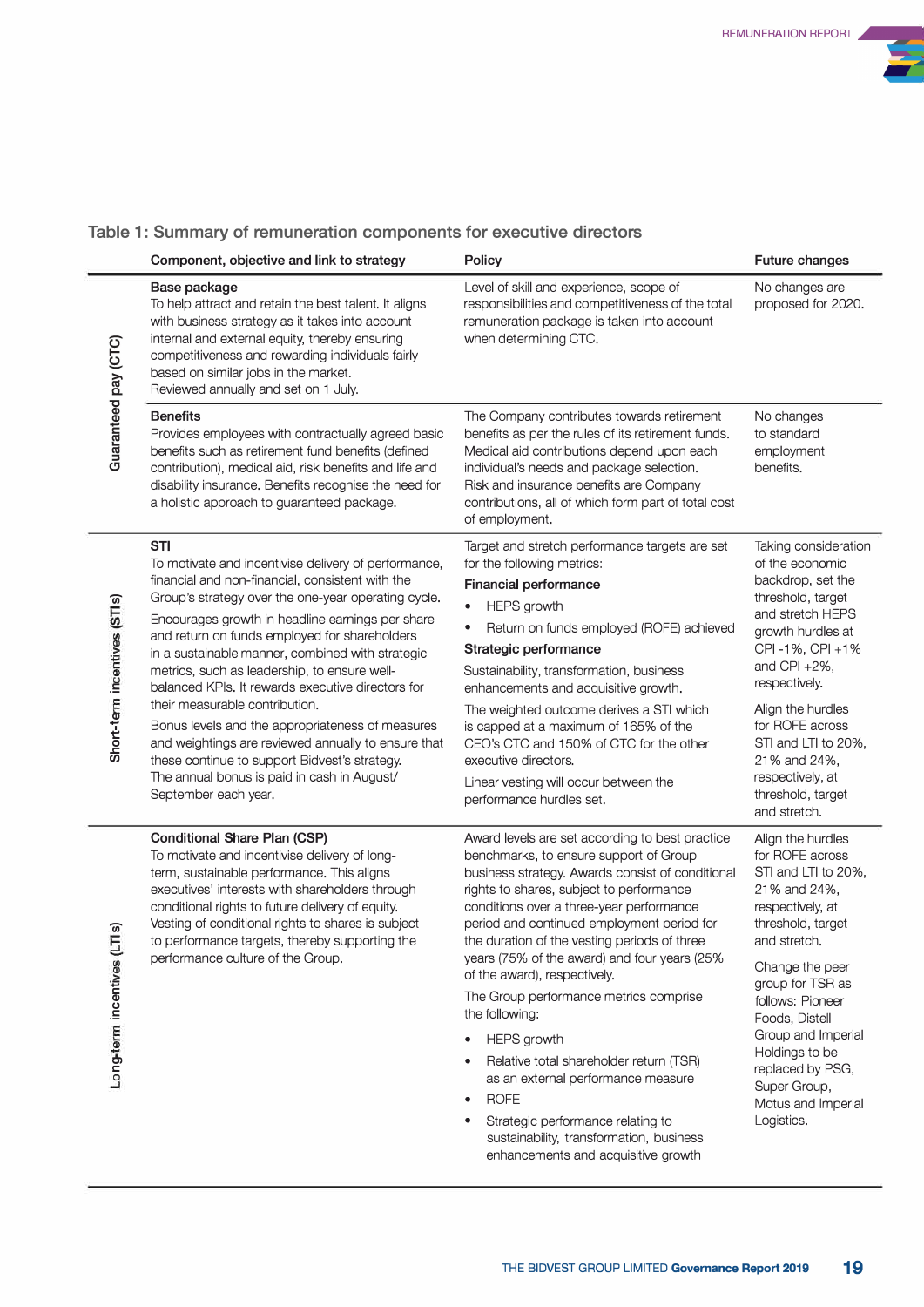## **Further details on longterm incentive plans**

#### **Conditional Share Plan**

At the 2008 AGM, shareholders approved the CSP. The CSP was implemented for executive directors only, to replace previous participation in the share option plan. Under the CSP, participants are awarded a right to future delivery of equity (i.e. a conditional right to receive shares). Vesting of shares is subject to the achievement of performance conditions. Group performance conditions, each with different weightings, have been imposed. The performance period is three years, coinciding with the Group's financial year. 75% of awards vest after a three-year period and the remaining 25% after a four-year period.

Further details on the award levels, performance period and measure can be found in Part 3 of this report.

### **Share Appreciation Right Plan**

Upon the unbundling of Bid Corporation Limited (Bidcorp) from Bidvest during May 2016, shareholders approved a new Share Appreciation Right Plan (SAR Plan) to replace the previously used Group Option Scheme. It is the intention that senior management (excluding executive directors) will participate in the SAR Plan. SARs vest after three, four and five years and lapse after seven years.

#### **Share dilution**

An aggregate limit applies to the CSP and SAR Plan and no more than 5% of the issued share capital of Bidvest can be issued in settlement of both the CSP and the SAR Plan. If shares are purchased in the open market for settlement of allocations in terms of the CSP and the SAR Plan, the limits will not be impacted.

## **Non-executive directors**

**Terms of service** 

Non-executive directors are appointed by the shareholders at the AGM. Interim board appointments are permitted between AGMs. Appointments are made in accordance with Group policy. Interim appointees retire at the next AGM, when they may make themselves available for re-election.

As appropriate, the board, through the nominations committee, proposes their re-election to shareholders. Each year, one third of the non-executive directors retire by rotation. During FY19, a nine year tenure limit has been introduced for nonexecutive directors.

#### **Fees**

Group policy is to pay competitive fees for the role while recognising the required time commitment. Fees are benchmarked against a comparator group of JSE-listed companies. The fees comprise an annual retainer component and attendance fee for scheduled meetings, as tabulated in Part 3 of this report. In addition, non-executive directors are compensated for travel and subsistence on official business where necessary and to attend meetings. No contractual arrangements are entered into to compensate nonexecutive directors for the loss of office.

Non-executive directors do not receive short-term incentives nor do they participate in any long-term incentive schemes, except where non-executive directors previously held executive office, and they remain entitled to unvested benefits arising from their period of employment. The Group does not provide retirement contributions to non-executive directors.

Management proposes non-executive directors' fees (based on independent advice) to shareholders annually for shareholder vote.

## **Shareholder engagement**

The Group's remuneration policy and the implementation thereof will be placed before shareholders for consideration and approval under the terms of an advisory non-binding vote at the 2019 AGM as provided for in the JSE Listing Requirements and recommended by King IV.

In the event that 25% or more of the votes cast are recorded against either the remuneration policy resolution or the implementation resolution, then:

- Executive management will engage shareholders to ascertain the reasons for the dissenting vote. Where considered appropriate, members of the remuneration committee may participate in these engagements with selected shareholders.
- Executive management will make specific recommendations to the remuneration committee as to how the legitimate and reasonable objections of shareholders might be addressed, either in the Group's remuneration policy or through changes on how the remuneration policy is implemented.

## **Directors' interests in contracts**

During the financial year, none of the current directors had a material interest in any contract of significance to which the Company or any of its subsidiaries were parties.

## **Non-binding advisory vote**

Shareholders are requested to cast an advisory vote on the remuneration policy as contained in Part 2 of this report.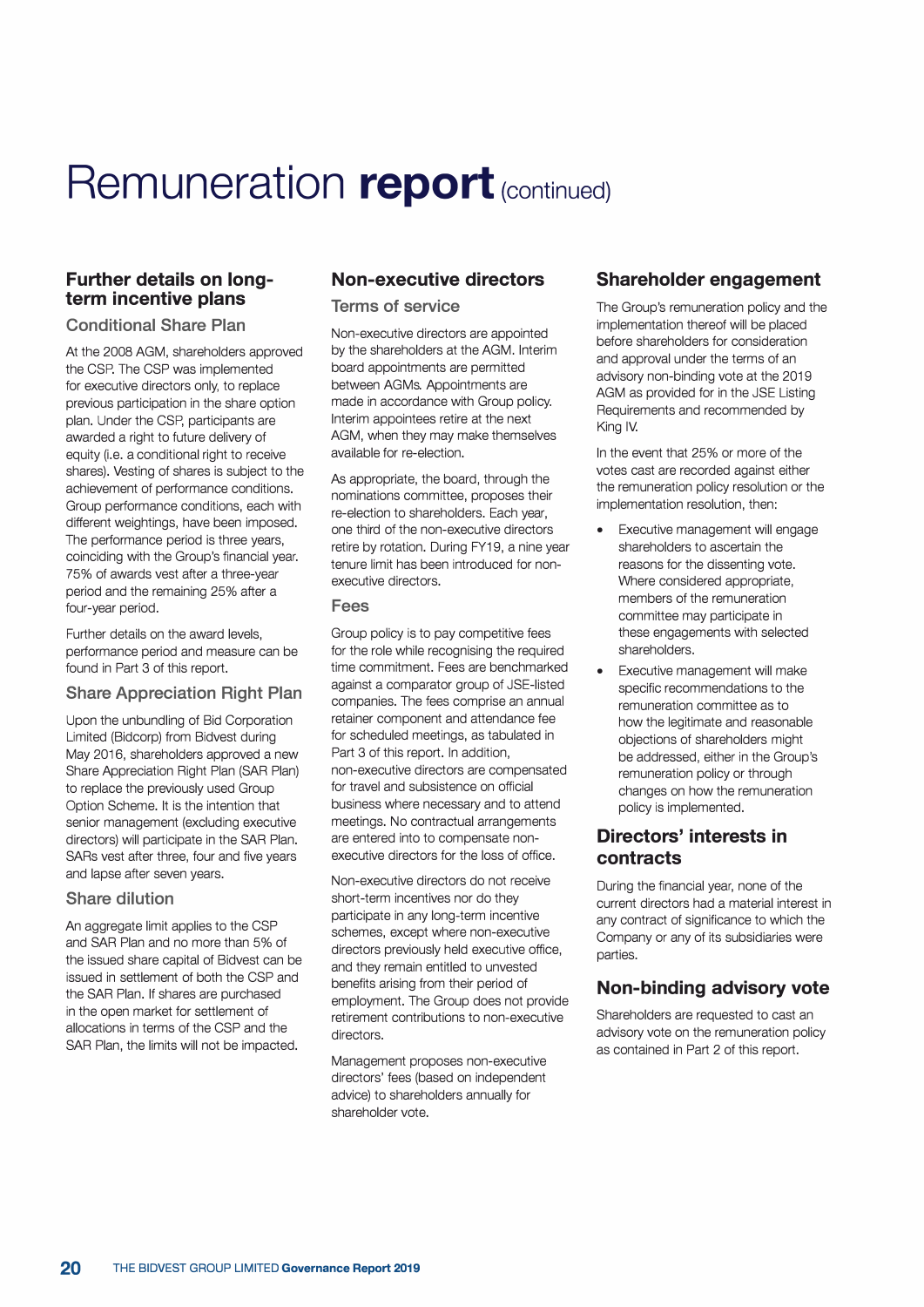

## **Part3 implementation of remuneration policy**

### **Executive director remuneration**

**Guaranteed pay - base pay and benefits (2019)**

In determining the CTC increases for executive directors, the remuneration committee considered the average increases to general staff and also used relevant market data. Benchmarks were selected based on a number of factors, including, but not limited to, company size and complexity of comparable listed companies by reference to market capitalisation, revenue, profitability, number of employees and sector. In aggregate, executive directors received a 12% increase. The overall percentage increase was increased by a realignment of two directors' remuneration to the median of the peer group and to reflect the promotion of one director.

#### **Short-term incentives (2019)**

The performance measures and targets generating the awards were:

- HEPS growth (40% weighting) measured on a linear basis between the threshold (inflation growth only), target (2% real growth) and stretch (4% real growth) hurdles. Inflation is weighted based on the geographic mix of normalised headline earnings.
- ROFE (30% weighting) measured on a linear basis between the threshold 20.0%, target 21.5% and stretch 24.0% hurdles.
- Strategic metrics which include: 1) Sustainability and transformation (15% weighting), evaluated based on goals set in consultation with the Group social and ethics committee; and 2) Business enhancements and acquisitive growth (15% weighting), evaluated by the Group acquisitions committee.

The bonus outcomes were calculated as set out below:

#### **Long-term incentives (2019)**

In line with the new disclosure format recommended by King IV the following information relating to long-term incentives are disclosed:

- Long-term incentives awarded during 2019.
- Long-term incentives vesting during 2019.
- Long-term incentives settled during 2019.
- Outstanding long-term incentives

Further details pertaining to the above are contained in the table titled *Unvested long-term incentive awards and cash value of settled awards* in the Annexure on page 26.

| <b>Measures</b>                                                                                                    | Weighting<br>% | <b>Threshold</b><br>30%<br>of max<br>$\%$ | Target<br>65%<br>of max<br>$\%$ | <b>Stretch</b><br>100%<br>of max<br>$\%$ | Actual<br>per-<br>formance<br>% | Outcome<br>$\%$ | Weighted<br>outcome<br>$\%$                                      |
|--------------------------------------------------------------------------------------------------------------------|----------------|-------------------------------------------|---------------------------------|------------------------------------------|---------------------------------|-----------------|------------------------------------------------------------------|
| <b>Financial measures:</b><br><b>HEPS</b><br><b>ROFE</b>                                                           | 40<br>30       | <b>CPI</b><br>20.0                        | $CPI+2$<br>21.5                 | $CPI + 4$<br>24.0                        | 9.8<br>23.3                     | 100.0<br>90.2   | 40.0<br>27.1                                                     |
| Non-financial measures:<br>Sustainability and<br>Transformation<br><b>Business Enhancement</b><br>and Acquisitions | 15<br>15       |                                           |                                 |                                          |                                 | 90.0<br>80.0    | 13.5<br>12.0                                                     |
| Overall score as a<br>percentage of max [A]                                                                        |                |                                           |                                 |                                          |                                 |                 | 92.6                                                             |
| Maximum STI as a<br>percentage of CTC [B]<br>Overall score as a<br>percentage of CTC [A x B]                       |                |                                           |                                 |                                          |                                 |                 | 165.0 (CEO)<br>and 150.0 (EDs)<br>152.7 (CEO)<br>and 138.8 (EDs) |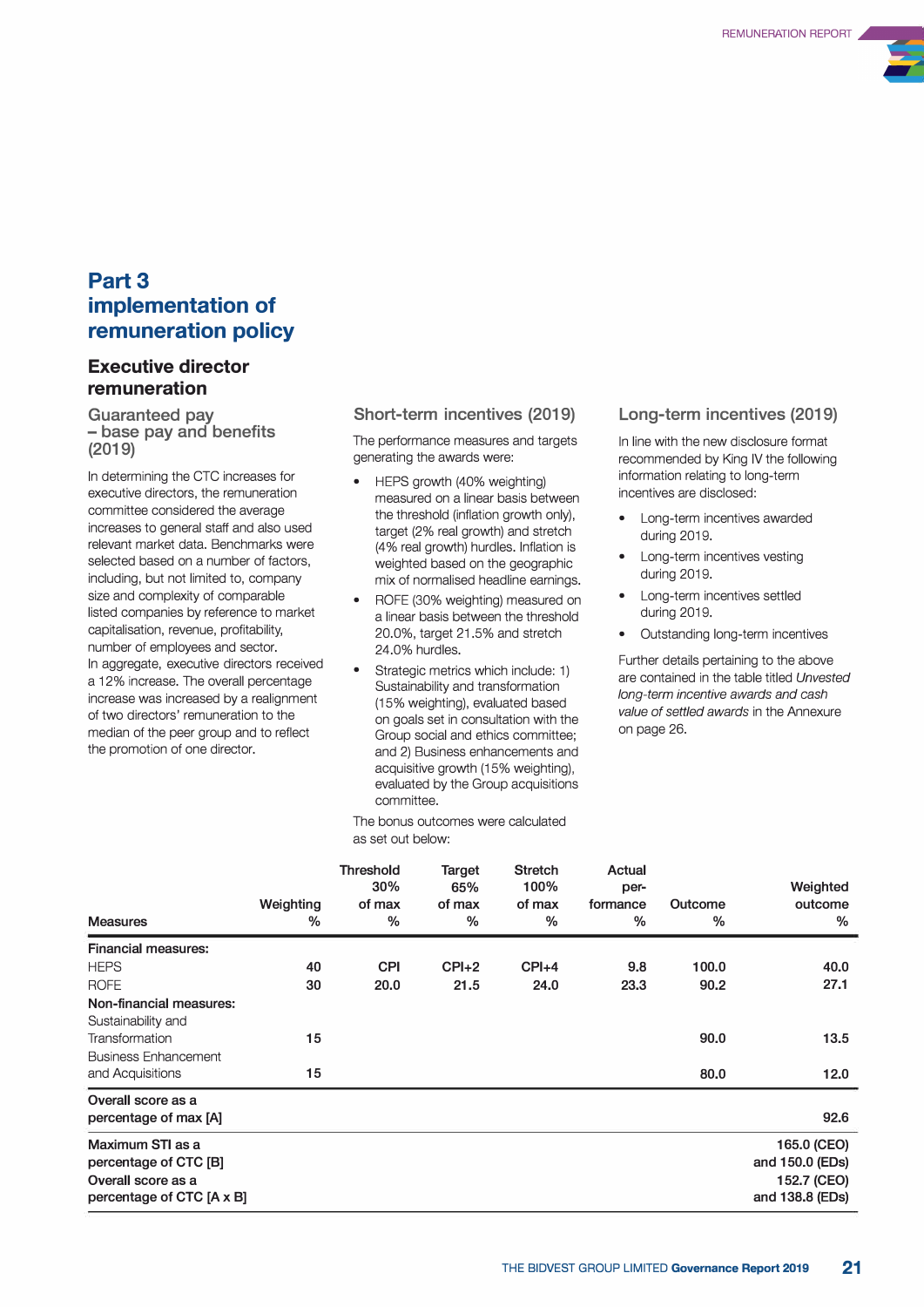### **Long-term incentives awarded during 2019**

All executive directors are awarded CSP awards. The following performance targets, weighting and performance periods are applicable to the CSPs awarded during 2019 and are to be tested over a three-year period commencing on 1 July 2018. 75% of the awards will vest after a three-year period while the remaining 25% will vest after a four-year period:

| Performance conditions<br>and weighting                                                                                                                                                                                                  | Detail of performance conditions                                                                                                                                                                                                                                                                                                                                                                                                                                                                                                                                                                                                                                                              | <b>Vesting profile</b>                                                                                                                                                                                                                                                                                                                           |
|------------------------------------------------------------------------------------------------------------------------------------------------------------------------------------------------------------------------------------------|-----------------------------------------------------------------------------------------------------------------------------------------------------------------------------------------------------------------------------------------------------------------------------------------------------------------------------------------------------------------------------------------------------------------------------------------------------------------------------------------------------------------------------------------------------------------------------------------------------------------------------------------------------------------------------------------------|--------------------------------------------------------------------------------------------------------------------------------------------------------------------------------------------------------------------------------------------------------------------------------------------------------------------------------------------------|
| $\bullet$ HEPS growth (40%)<br>• Relative TSR against peer group<br>median (20%)<br>• ROFE (20%)<br>• Strategic metrics (20%), which<br>include progress on sustainability,<br>transformation, business<br>enhancement and acquisitions. | Three-year compound HEPS growth:<br>• Threshold – Inflation only<br>• Target $-3\%$ real growth<br>• Stretch $-6\%$ real growth<br>Three-year average ROFE:<br>• Threshold $-21.5%$<br>• Target $-23.0\%$<br>• Stretch $-26.0\%$<br>Three-year TSR:<br>• Threshold - 80% of peer group performance<br>• Target – 100% of peer group performance<br>• Stretch – 120% peer group performance<br>The peer group:<br>Remgro, Tiger Brands, AVI, Mr Price, Netcare, Pioneer<br>Foods, Life Healthcare, Spar Group, Distell Group,<br>Pick n Pay Stores, Imperial Holdings and Barloworld<br>Strategic metrics:<br>• Goals at threshold, target and stretch is set by the<br>remuneration committee | HEPS, TSR and ROFE<br>Below threshold<br>$-0\%$ vesting<br>At threshold $-30\%$ vesting<br>٠<br>Target - 60% vesting<br>Stretch - 100% vesting,<br>where linear vesting will occur<br>between the hurdles.<br>The vesting of the strategic metrics<br>awards will be determined by<br>the Group social and ethics and<br>acquisition committees. |

The CSPs awarded during 2019, at target, can be expressed as 119% and 117% of average executive director and CEO CTC, respectively. This is award was based on a benchmark exercise performed by the committees' standing advisors.

Ms I Roux, as Group company secretary, was awarded 50 000 SAR in November 2018 at an award price of R188.42.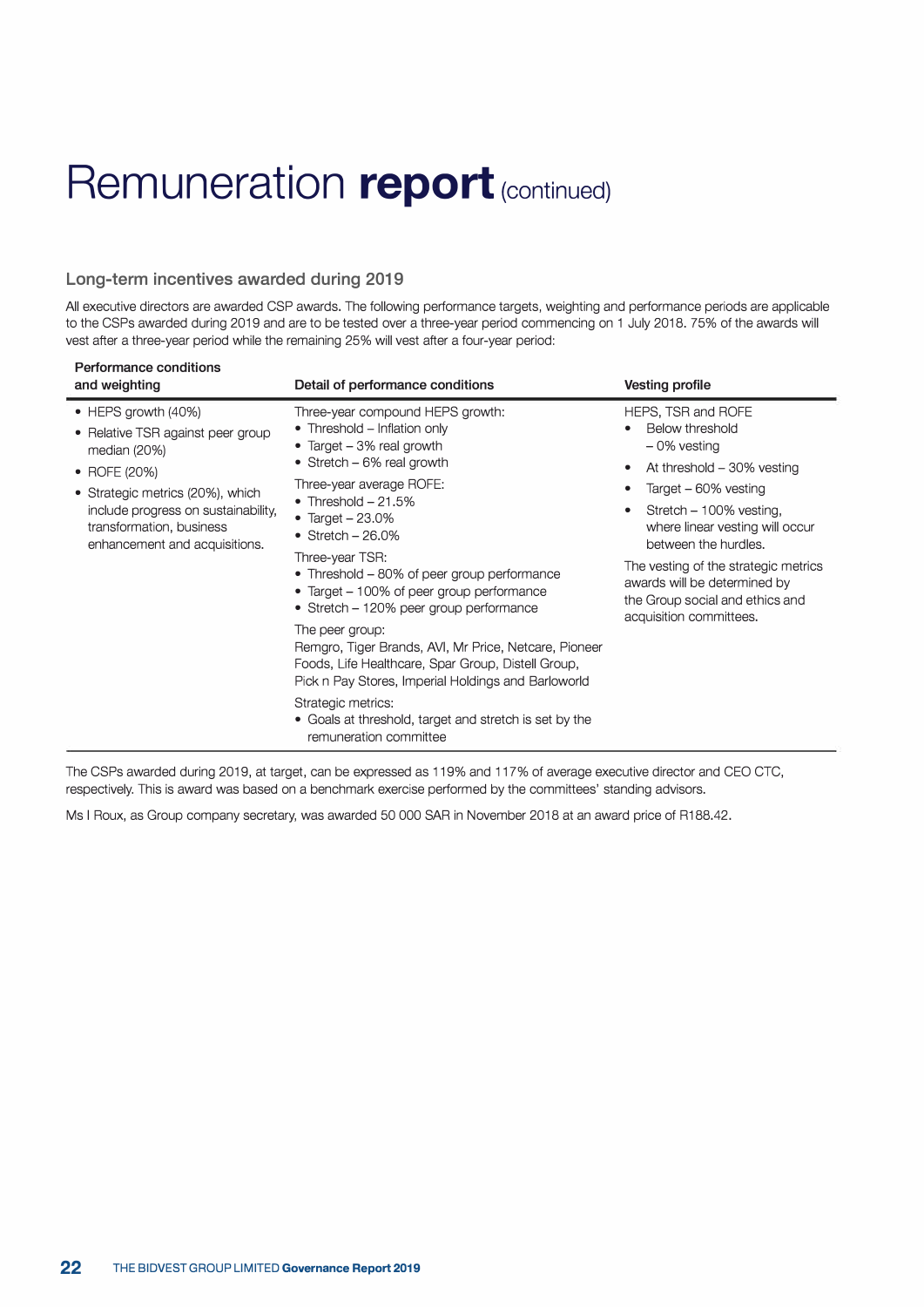

### **Long-term incentives vesting during 2019**

The first CSP awards vested during 2019. The 2016 CSP awards were tested against performance targets over a three-year period which commenced 1 July 2016. Based on the actual performance and assigned weightings, 88.6% of awards accrued to beneficiaries with 75% having vested in September 2019 and the remaining 25% will vest in September 2020.

| Weighting<br>$\%$ | <b>Threshold</b><br>30% of<br>max<br>% | Target<br>60% of<br>max<br>% | <b>Stretch</b><br>100% of<br>max<br>$\%$ | Actual<br>performance<br>% | Outcome<br>% | Weighted<br>outcome<br>% |
|-------------------|----------------------------------------|------------------------------|------------------------------------------|----------------------------|--------------|--------------------------|
| 40                | CPI                                    | $CPI+3$                      | $CPI+6$                                  | 28.2                       | 100.0        | 40.0                     |
| 20                | 21.5                                   | 23.0                         | 26.0                                     | 22.8                       | 56.7         | 11.3                     |
| 20                | 1.28                                   | 1.60                         | .92                                      | 64.0                       | 100.0        | 20.0                     |
| 20                |                                        |                              |                                          |                            | 86.3         | 17.3<br>88.6             |
|                   |                                        |                              |                                          |                            |              | 2016 awards              |

As a consequence of the unbundling, each option holder who had not exercised their options granted under the Bidvest Option Scheme at the unbundling date, exchanged each one of their existing Bidvest Group options for one right over one Bidcorp share and one Bidvest share (referred to as the "replacement rights"). The original option prices were not adjusted, but on exercise of the replacement right, the original option price will be deducted from the combined value of the Bidcorp and Bidvest shares. The vesting date and lapse dates of the replacement rights will be the same as that of the original options.

The Bidvest CSP awards made on 11 December 2015 in respect of Mr LP Ralphs were exchanged for replacement rights in Bidvest on a post-unbundled basis so that the market value is the same as the pre-unbundling value. The vesting period for the replacement rights was extended for an additional year and is subject to performance conditions measured over the period 1 July 2016 to 30 June 2019. As per the performance test set-out above, 88.6% of the replacement rights accrued to Mr LP Ralphs. 75% vested in September 2019 and the remaining 25% will vest in September 2020.

#### **Long-term incentives settled during 2019**

Details relating to the settlement of long-term incentives are contained in the tables on page 24.

#### **Outstanding long-term incentives**

As at 30 June 2019, the vesting of the CSP rights granted in 2017 and 2018 are estimated to be achieved as follows:

|                        |                | 2017 awards     |                          | 2018 awards    |              |                          |  |
|------------------------|----------------|-----------------|--------------------------|----------------|--------------|--------------------------|--|
| Performance conditions | Weighting<br>% | Vesting<br>$\%$ | Weighted<br>vesting<br>% | Weighting<br>% | Vesting<br>% | Weighted<br>vesting<br>% |  |
| <b>HEPS</b>            | 40             | 100.0           | 40.0                     | 40             | 90.7         | 36.3                     |  |
| <b>ROFE</b>            | 20             | 61.3            | 12.3                     | 20             | 64.0         | 12.8                     |  |
| <b>Relative TSR</b>    | 20             | 100.0           | 20.0                     | 20             | 100.0        | 20.0                     |  |
| Strategic measures     | 20             | 86.9            | 17.4                     | 20             | 85.0         | 17.0                     |  |
| Expected vesting       |                |                 | 89.6                     |                |              | 86.1                     |  |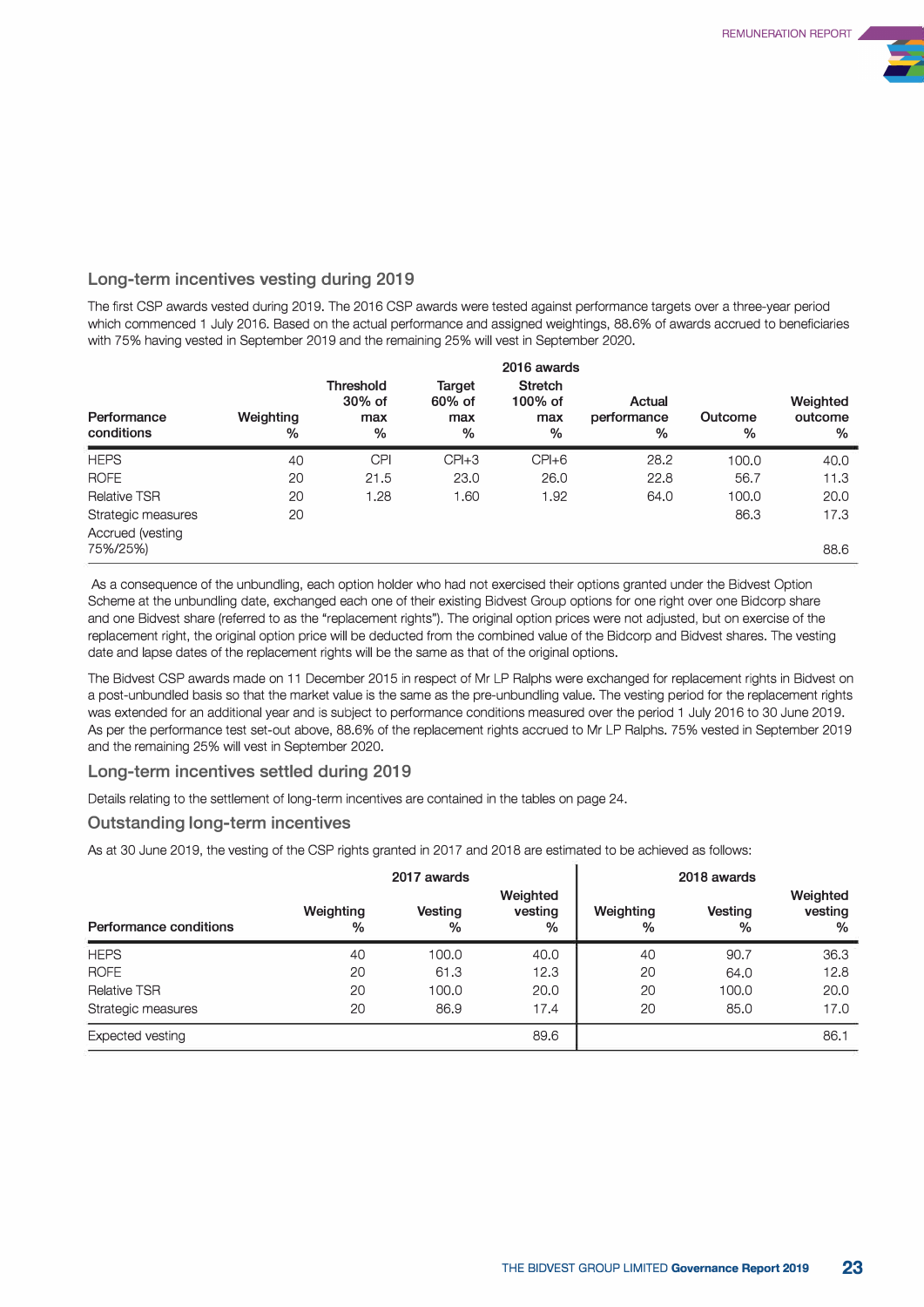### **Total remuneration outcomes**

#### **Single figure of remuneration**

The total remuneration outcomes are reflected below, comprising salary and benefits, cash incentive for 2019 and long-term incentives where the performance period ended in 2019. With reference to actual total pay during 2019, Mr AW Dawe (R24.5 million), Ms NT Madisa (R6.5 million), Ms GC McMahon (R9.7 million) and Mr MJ Steyn (R6.6 million) realised benefit from the exercise of replacement rights.

|                             |                | Retirement/ | Other          |                |                        |                   |
|-----------------------------|----------------|-------------|----------------|----------------|------------------------|-------------------|
| 2019                        | <b>Basic</b>   | medical     | benefits       | Cash           | <b>LTIP</b>            | Single            |
| R'000                       | remuneration   | benefits    | and costs      | incentives     | reflected <sup>1</sup> | figure            |
| <b>Directors</b>            |                |             |                |                |                        |                   |
| <b>AW Dawe</b>              | 5 2 1 9        | 261         | 489            | 7775           | 8 3 4 8                | 22 092            |
| NT Madisa                   | 3697           | 305         | 129            | 5 5 5 9        | 7 297                  | 16987             |
| <b>GC McMahon</b>           | 2 5 8 3        | 307         | 285            | 4 1 6 5        | 4 4 3 7                | 11 777            |
| LP Ralphs                   | 15858          | 947         | 709            | 18857          | 22 900                 | 59 272            |
| MJ Steyn                    | 3 4 2 0        | 258         | 270            | 5 2 7 6        | 2789                   | 12013             |
| 1. LTIP reflected includes: |                |             |                |                |                        |                   |
|                             |                | Award       | Tranche/       | <b>Bidvest</b> | Bidcorp                | Vesting date      |
| Type of award               | <b>Note</b>    | date        | %              | 20-day WWAP    | 20-day VWAP            | conditional share |
| Conditional share           | 2              | 11/12/2015  | 75%            | 200,91         | n/a                    | 18/09/2019        |
| Conditional share           | $\overline{c}$ | 24/10/2016  | 75%            | 200,91         | n/a                    | 18/09/2019        |
| Replacement share           | 3              | 11/12/2015  | $\overline{c}$ | 200,91         | 315,47                 | 11/12/2019        |
| Replacement share           |                | 09/10/2014  | $\overline{c}$ | 200,91         | 315,47                 | 09/10/2018        |
| Replacement share           | 3              | 09/10/2014  | 3              | 200,91         | 315,47                 | 09/10/2019        |
| Replacement share           | 3              | 03/11/2014  | 3              | 200,91         | 315,47                 | 03/11/2019        |
| Replacement share           |                | 13/03/2014  | 3              | 200,91         | 315,47                 | 13/03/2019        |
| <b>SAR</b>                  | 4              | 07/11/2016  |                | 200,91         | n/a                    | 07/11/2019        |

*2. The LTIP reflected* is *at the intrinsic value based on the 20-day VWAP less the present value of the final gross dividend of 318 cents.* 

*3. The LTIP reflected* is *at the intrinsic value based on the 20-day VWAP as at 30 June 2019 for Bidvest plus Bidcorp less the present value of the final gross dividend of 318 cents and 330 cents respectively.* 

*4. The LTIP reflected is at the intrinsic value based on the 20-day VWAP as at 30 June 2019 for Bidvest less the present value of the final gross dividend of 318 cents.* 

With reference to actual total pay during 2018, NT Madisa (R13.3 million) and MJ Steyn (R1 .8 million) realised benefit from the exercise of replacement rights.

| 2018<br>R'000          | Basic<br>remuneration | Retirement/<br>medical<br>benefits | Other benefits<br>and costs | Cash<br>incentives | LTIP reflected <sup>4</sup> | Single figure |
|------------------------|-----------------------|------------------------------------|-----------------------------|--------------------|-----------------------------|---------------|
| <b>Directors</b>       |                       |                                    |                             |                    |                             |               |
| AW Dawe                | 4 8 4 3               | 257                                | 82                          | 7010               | 7563                        | 19755         |
| NT Madisa              | 3 3 0 1               | 297                                | 244                         | 4948               | 6 2 3 5                     | 15 0 25       |
| <b>GC McMahon</b>      | 1851                  | 240                                | 182                         | 3024               | 4 0 2 0                     | 9317          |
| HP Meijer <sup>2</sup> | 2 3 3 6               | 286                                | 271                         | ÷                  | 7 298                       | 10 191        |
| LP Ralphs <sup>1</sup> | 10 260                | 880                                | 1011                        | 17 492             | $\overline{\phantom{a}}$    | 29 643        |
| MJ Steyn <sup>3</sup>  | 2 7 3 8               | 254                                | 102                         | 2 500              | 5                           | 5 5 9 4       |

<sup>1</sup> LP Ralph's replacement rights were replaced with conditional shares which will only be reflected in the single figure when the performance period ends.

*<sup>2</sup>HP Meijer retired as CFO on 28 February 2018.* 

*3 MJ Steyn was appointed as CFO effective 1 March 2018. In terms of the remuneration committee's policy, considering the intemal promotion more than halfway*  through the financial year, it was agreed that Steyn's STI in 2018 will be based on the performance on Bidvest Freight. He will fall in with the Group policy from 2019. *4 LT/ projected includes tranche one of the replacement rights (options) awarded on 11 December 2015, tranche two of awards on 9 October 2014 and* 

*3 November 2014, and tranche three of the awards on 13 March 2014. All of these replacement rights vests within 12 months after year end and are included at the intrinsic value of 20-day Bidvest VWAP plus the 20-day Bidcorp VWAP as at 30 June 2018 minus the applicable strike price.* 

*<sup>5</sup>During MJ Steyn's employment in the Freight division, he was granted replacement rights and SAR. As at 30 June 2018, 37* 500 *replacement rights and 80* 000 *SAR remain unexercised.*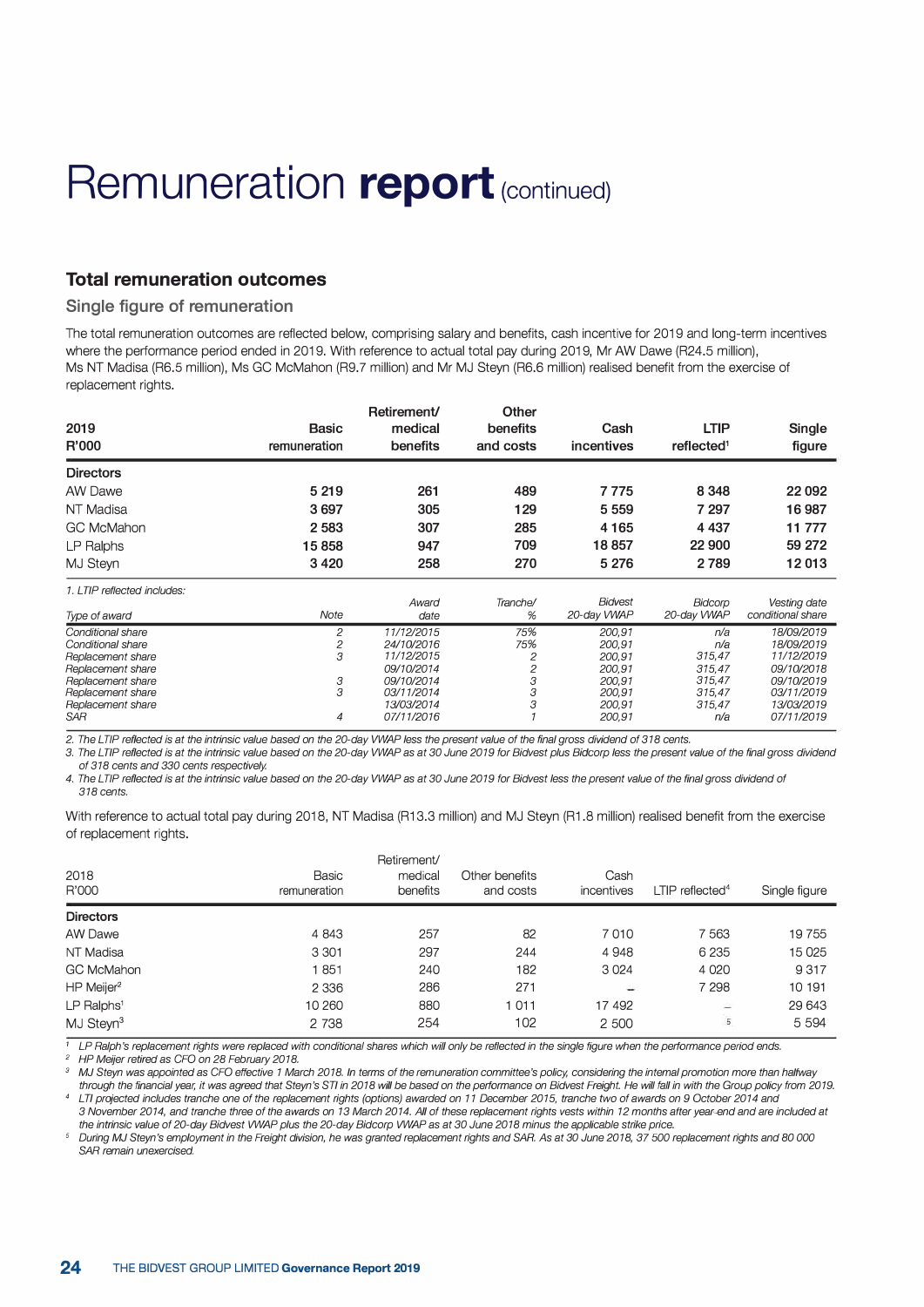

#### **Non-executive remuneration**

The remuneration paid to non-executive directors while in office of the Company during the year ended 30 June 2019 is analysed as follows:

| <b>Directors</b>    | Directors'<br>fees<br>R'000 | 2019<br>As directors<br>of subsidiary<br>companies<br>and other<br>services<br>R'000 | Total<br>emoluments<br>R'000 | 2018<br>Total<br>R'000 |
|---------------------|-----------------------------|--------------------------------------------------------------------------------------|------------------------------|------------------------|
| DDB Band            | 306                         |                                                                                      | 306                          | 718                    |
| <b>EK Diack</b>     | 1 1 2 5                     | 743                                                                                  | 868                          | 1 0 7 8                |
| <b>AK Maditsi</b>   | 686                         |                                                                                      | 686                          | 613                    |
| S Masinga           | 588                         |                                                                                      | 588                          | 595                    |
| <b>RK Mokate</b>    | 704                         | 831                                                                                  | 1 5 3 5                      | 711                    |
| <b>CWN Molope</b>   | 396                         |                                                                                      | 396                          | 371                    |
| NG Payne            | 1478                        | 1 1 2 6                                                                              | 2604                         | 2 2 2 4                |
| <b>CWL Phalatse</b> | 1 292                       |                                                                                      | 1 2 9 2                      | 1 4 3 0                |
| T Slabbert          | 756                         |                                                                                      | 756                          | 655                    |
| NW Thomson          | 796                         | $\equiv$                                                                             | 796                          | 148                    |
| Former directors    |                             |                                                                                      |                              | 23                     |
| 2019 total          | 8 1 2 7                     | 2700                                                                                 | 10827                        | 8566                   |
| 2018 total          | 6586                        | 1980                                                                                 | 8 5 6 6                      |                        |

For 2020, a 6% increase is recommended in respect of board and committee fees, following a detailed comparison of non-executive directors' fees to market-related benchmarks.

|                                    | <b>Basic per</b><br>annum | Per meeting<br>attended |
|------------------------------------|---------------------------|-------------------------|
| Chairman <sup>1</sup>              | 1 643 000                 |                         |
| Lead independent                   | 212 000                   |                         |
| Board members                      | 109 663                   | 44 045                  |
| Audit committee chairman           | 312 586                   | 49 438                  |
| Audit committee member             | 82 585                    | 35 955                  |
| Remuneration committee chairman    | 140 450                   | 33 933                  |
| Remuneration committee member      |                           | 38 764                  |
| Nominations committee member       |                           | 35 730                  |
| Acquisitions committee chairman    | 94 045                    | 40 000                  |
| Acquisitions committee member      |                           | 42 0 23                 |
| Risk committee chairman            | 166742                    | 29 438                  |
| Risk committee member              |                           | 31 236                  |
| Social & Ethics committee chairman | 100 000                   | 29 438                  |
| Social & Ethics committee member   |                           | 29 4 38                 |
| Ad hoc meetings                    |                           | 21 348                  |

<sup>1</sup> The Group chairman's fee covers chairmanship and membership of all board committees.

The above fees are proposed net of VAT which may become payable thereon to directors, depending on the status of the individual director's tax position.

*Refer to special resolution 1 on page 4 of the notice of AGM for approval of the fees by shareholders in terms of section 66 of the Companies Act.* 

#### **Non-advisory vote**

Shareholders are requested to cast an advisory vote on the remuneration implementation report as contained in Part 3 of this report.

#### **Approval**

This remuneration report was approved by the board of directors of Bidvest. Signed on behalf of the board of directors.

#### **Norman Thomson**

*Chairman*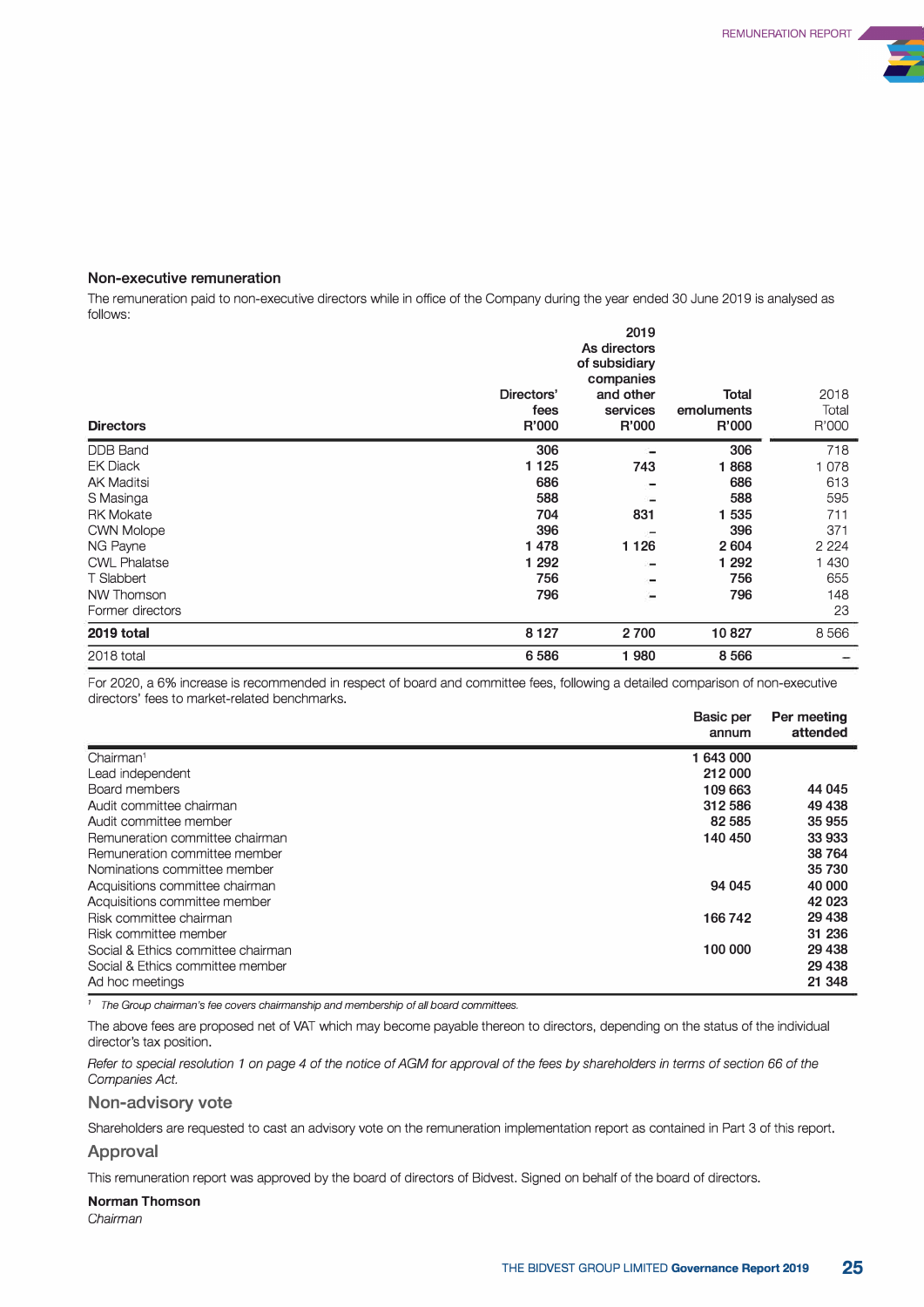### **Annexure**

Unexercised and/or unvested long-term incentive awards and cash value of settled awards:

| <b>Names</b>                                                            | Opening<br>number on<br>1 July 2017          | Granted<br>during<br>2018 | Forfeited/<br>lapsed<br>during<br>2018 | Settled/<br>exercised<br>during<br>2018 | Closing<br>number on<br>30 June<br>2018 | Cash<br>value on<br>settlement<br>during<br>2018 | Closing<br>estimated<br>fair value<br>at 30 June<br>2018<br>R |  |
|-------------------------------------------------------------------------|----------------------------------------------|---------------------------|----------------------------------------|-----------------------------------------|-----------------------------------------|--------------------------------------------------|---------------------------------------------------------------|--|
| <b>LP Ralphs</b>                                                        |                                              |                           |                                        |                                         |                                         |                                                  |                                                               |  |
| <b>CSP</b><br>11/12/2015<br>24/10/2016<br>27/11/2017<br>3/12/2018       | 94 280<br>80 000<br>$\overline{\phantom{a}}$ | 112 000                   |                                        | $\overline{\phantom{a}}$<br>$\equiv$    | 94 280<br>80 000<br>112 000             | $\sim$<br>$\overline{\phantom{0}}$               | 14 350 054<br>12 157 844<br>18 903 369                        |  |
| <b>Total</b>                                                            | 174 280                                      | 112 000                   | $\frac{1}{2}$                          | $\overline{\phantom{a}}$                | 286 280                                 | $\overline{}$                                    | 45 411 267                                                    |  |
| <b>AW Dawe</b><br><b>CSP</b><br>24/10/20166<br>27/11/20177<br>3/12/2018 | 28 000                                       | 38 000                    |                                        |                                         | 28 000<br>38 000                        |                                                  | 4 255 245<br>6413643                                          |  |
| Replacement rights (Options)<br>13/03/2014                              | 50 000                                       | m                         |                                        | -                                       | 50 000                                  | $\overline{\phantom{a}}$                         | 11 709 004                                                    |  |
| 3/11/2014                                                               | 43 066                                       | $\rightarrow$             |                                        | ÷                                       | 43 066                                  | $\overline{\phantom{a}}$                         | 8 689 329                                                     |  |
| 11/12/2015                                                              | 40 000                                       | $\equiv$                  | ننذا                                   | $\overline{\phantom{a}}$                | 40 000                                  | $\sim$                                           | 6 807 203                                                     |  |
| Total                                                                   | 161 066                                      | 38 000                    | 尘                                      | $\overline{\phantom{a}}$                | 199 066                                 | È.                                               | 37 874 424                                                    |  |
| <b>NT Madisa</b><br><b>CSP</b><br>24/10/2016<br>27/11/2017<br>3/12/2018 | 20 000<br>$\equiv$                           | 30 000                    |                                        | $\overline{a}$                          | 20 000<br>30 000                        | $\overline{\phantom{0}}$                         | 3 0 3 4 4 6 1<br>5 063 402                                    |  |
| Replacement rights (Options)<br>2/12/2011                               | 3 0 0 0                                      |                           | $\overline{ }$                         | 3 000                                   | ÷                                       | 1 072 898                                        |                                                               |  |
| 5/04/2013                                                               | 7 500                                        |                           |                                        | 7 500                                   | $\equiv$                                | 2 208 492                                        |                                                               |  |
| 13/03/2014                                                              | 25 000                                       | -                         | $\frac{1}{2}$                          | 18750                                   | 6 2 5 0                                 | 4 784 235                                        | 1 463 625                                                     |  |
| 3/11/2014                                                               | 43 066                                       | $\overline{\phantom{0}}$  | $\overline{ }$                         | 21 533                                  | 21 533                                  | 5 267 317                                        | 4 344 614                                                     |  |
| 11/12/2015                                                              | 40 000                                       |                           | $\rightarrow$                          | $\overline{\phantom{a}}$                | 40 000                                  | $\overline{\phantom{a}}$                         | 6 807 203                                                     |  |
| <b>Total</b>                                                            | 138 566                                      | 30 000                    | $\qquad \qquad \blacksquare$           | 50783                                   | 117 783                                 | 13 332 942                                       | 20 718 306                                                    |  |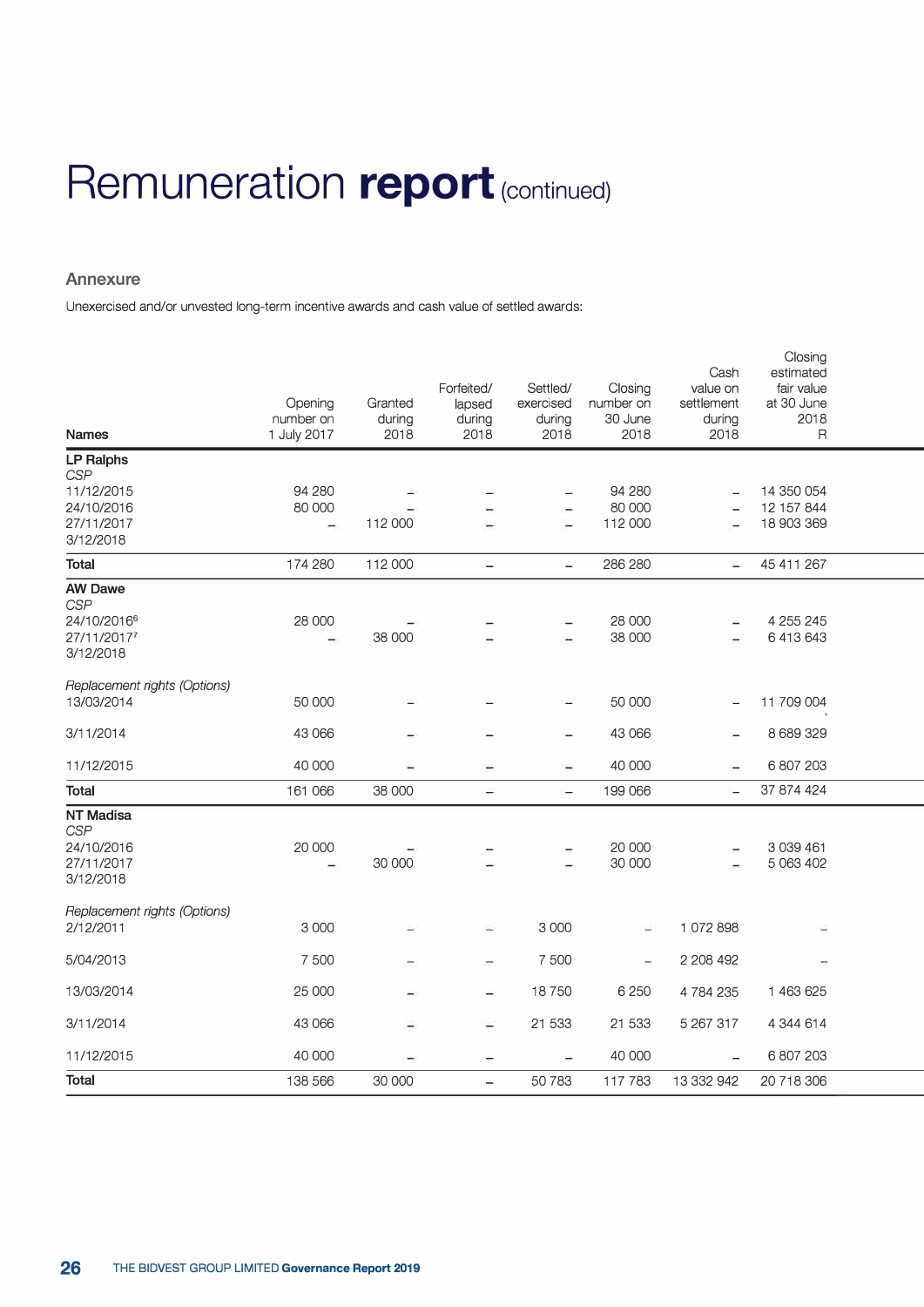

| Strike<br>Granted<br>price<br>during<br>2019<br>$\mathsf R$ | Forfeited/<br>lapsed<br>during<br>2019 | Settled/<br>exercised<br>during<br>2019 | Closing<br>Number on<br>30 June<br>2019 | Cash<br>value on<br>settlement<br>during<br>2019 | <b>Closing fair</b><br>value at<br>30 June<br>2019 | <b>Strike</b><br>price<br>R |
|-------------------------------------------------------------|----------------------------------------|-----------------------------------------|-----------------------------------------|--------------------------------------------------|----------------------------------------------------|-----------------------------|
|                                                             |                                        |                                         |                                         |                                                  |                                                    |                             |
|                                                             |                                        | -                                       | 94 280                                  | $\overline{ }$                                   | 16 393 972                                         |                             |
|                                                             |                                        | -                                       | 80 000                                  |                                                  | 13 910 880                                         |                             |
|                                                             |                                        | -                                       | 112 000                                 | -                                                | 19 114 033                                         |                             |
| 120 000                                                     |                                        | ÷                                       | 120 000                                 | ₩                                                | 19 059 133                                         |                             |
| 120 000                                                     | -                                      | ٠                                       | 406 280                                 | $\overline{ }$                                   | 68 478 018                                         |                             |
|                                                             |                                        |                                         |                                         |                                                  |                                                    |                             |
|                                                             |                                        | -                                       | 28 000                                  | ÷                                                | 4868808                                            |                             |
|                                                             |                                        | -                                       | 38 000                                  | $\equiv$                                         | 6 485 118                                          |                             |
| 52 000                                                      |                                        | u,                                      | 52 000                                  | ω,                                               | 8 258 958                                          |                             |
|                                                             |                                        |                                         |                                         |                                                  |                                                    |                             |
| 238                                                         |                                        | 50 000                                  | $\qquad \qquad$                         | 13 110 341                                       |                                                    | 238                         |
|                                                             |                                        |                                         |                                         |                                                  |                                                    |                             |
| 270                                                         |                                        | 32 299                                  | 10767                                   | 7 423 359                                        | 2 584 496                                          | 270                         |
| 302                                                         | -                                      | 20 000                                  | 20 000                                  | 3 965 536                                        | 4 347 167                                          | 302                         |
| 52 000                                                      | $\overline{\phantom{0}}$               | 102 299                                 | 148 767                                 | 24 499 237                                       | 26 544 547                                         |                             |
|                                                             |                                        |                                         |                                         |                                                  |                                                    |                             |
|                                                             |                                        |                                         | 20 000                                  |                                                  | 3 477 720                                          |                             |
|                                                             |                                        | $\overline{ }$                          | 30 000                                  | -                                                | 5 119 830                                          |                             |
| 40 000                                                      |                                        | ÷                                       | 40 000                                  | W,                                               | 6 353 044                                          |                             |
|                                                             |                                        |                                         |                                         |                                                  |                                                    |                             |
| 135                                                         |                                        |                                         |                                         |                                                  |                                                    |                             |
| 209                                                         |                                        |                                         |                                         |                                                  |                                                    |                             |
|                                                             |                                        |                                         |                                         |                                                  |                                                    |                             |
| 238                                                         |                                        |                                         | 6 2 5 0                                 | -                                                | 1742728                                            | 238                         |
| 270                                                         |                                        | 10766                                   | 10767                                   | 2 497 397                                        | 2 584 496                                          | 270                         |
| 302                                                         | -                                      | 20 000                                  | 20 000                                  | 4 013 011                                        | 4 347 167                                          | 302                         |
| 40 000                                                      | Ê,                                     | 30766                                   | 127 017                                 | 6 510 407                                        | 23 624 985                                         |                             |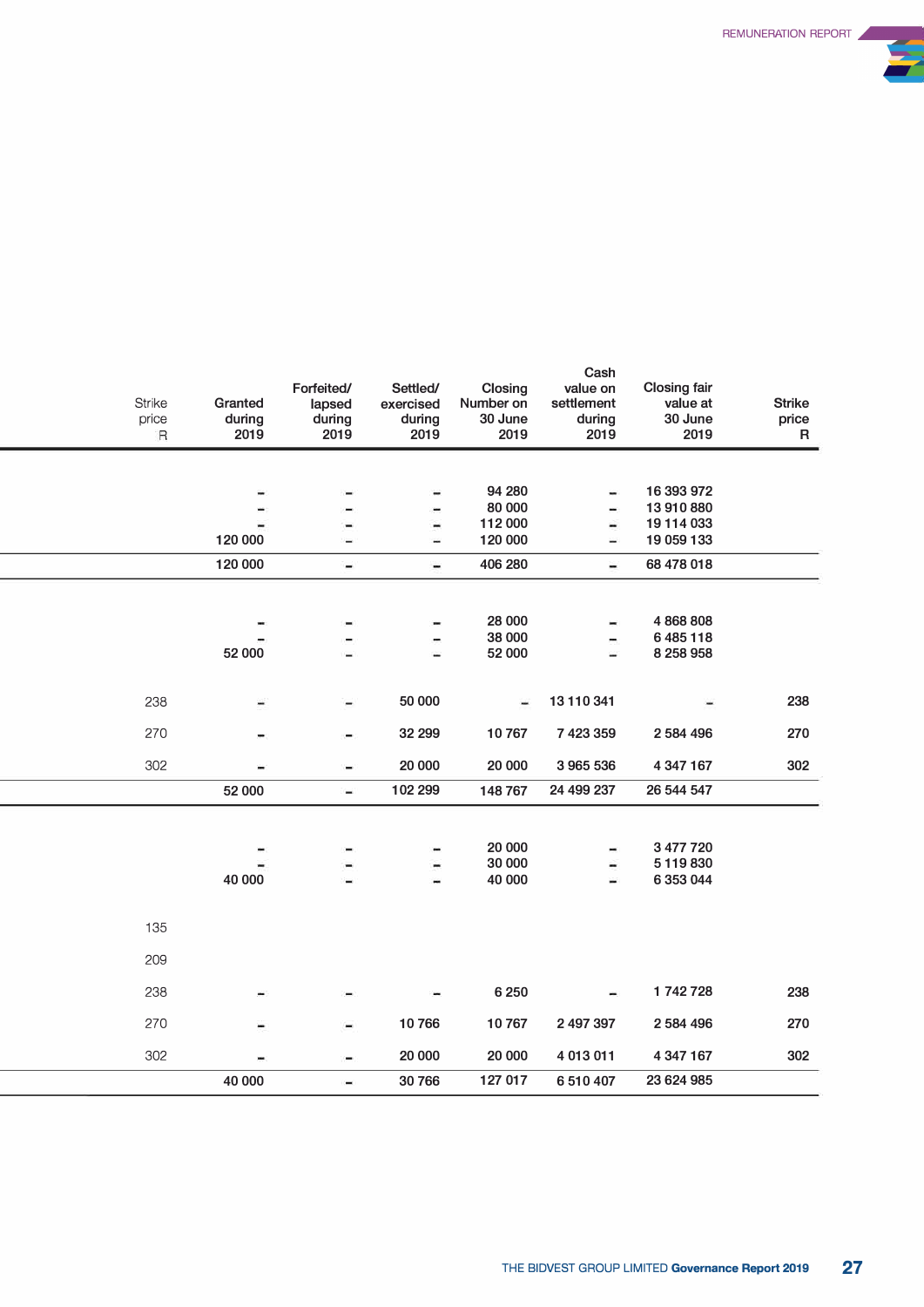### **Annexure** (continued)

| <b>Names</b>                                 | Opening<br>number on<br>1 July 2017 | Granted<br>during<br>2018 | Forfeited/<br>lapsed<br>during<br>2018 | Settled/<br>exercised<br>during<br>2018 | Closing<br>number on<br>30 June<br>2018 | Cash<br>value on<br>settlement<br>during<br>2018 | פי יישטוש<br>estimated<br>fair value<br>at 30 June<br>2018<br>$\mathsf R$ |  |
|----------------------------------------------|-------------------------------------|---------------------------|----------------------------------------|-----------------------------------------|-----------------------------------------|--------------------------------------------------|---------------------------------------------------------------------------|--|
| <b>GC McMahon</b>                            |                                     |                           |                                        |                                         |                                         |                                                  |                                                                           |  |
| CSP<br>24/10/2016<br>27/11/2017<br>3/12/2018 | 12 000<br>$\overline{\phantom{a}}$  | 15 000                    |                                        |                                         | 12 000<br>15 000                        | $\qquad \qquad$                                  | 1823677<br>2 279 596                                                      |  |
| Replacement rights (Options)<br>5/04/2013    | 3750                                | ÷                         | ۳                                      | $\equiv$                                | 3750                                    | -                                                | 985 538                                                                   |  |
| 13/03/2014                                   | 7 500                               |                           |                                        | -                                       | 7 500                                   | $\overline{\phantom{a}}$                         | 1756351                                                                   |  |
| 9/10/2014                                    | 20 000                              | ÷                         |                                        | $\equiv$                                | 20 000                                  | $\equiv$                                         | 4 4 1 9 8 0 1                                                             |  |
| 11/12/2015                                   | 30 000                              | $\overline{\phantom{m}}$  | $\overline{\phantom{a}}$               | $\overline{\phantom{a}}$                | 30 000                                  | $\overline{\phantom{0}}$                         | 5 105 402                                                                 |  |
| <b>Total</b>                                 | 73 250                              | 15 000                    | $\overline{\phantom{a}}$               | $\overline{a}$                          | 88 250                                  | $\overline{a}$                                   | 16 370 364                                                                |  |
| <b>MJ Steyn</b><br><b>CSP</b><br>3/12/2018   |                                     |                           |                                        |                                         |                                         |                                                  |                                                                           |  |
| <b>SAR</b><br>7/11/2016                      |                                     |                           |                                        |                                         | 40 000                                  |                                                  |                                                                           |  |
| 9/11/2017                                    |                                     |                           |                                        |                                         | 40 000                                  |                                                  |                                                                           |  |
| Replacement rights (Options)<br>5/04/2013    |                                     |                           |                                        |                                         | 5 0 0 0                                 |                                                  |                                                                           |  |
| 13/03/2014                                   |                                     |                           |                                        |                                         | 10 000                                  |                                                  |                                                                           |  |
| 9/10/2014                                    |                                     |                           |                                        |                                         | 7 500                                   |                                                  |                                                                           |  |
| 11/12/2015                                   |                                     |                           |                                        |                                         | 15 000                                  |                                                  |                                                                           |  |
| <b>Total</b>                                 |                                     |                           |                                        |                                         | 117 500                                 |                                                  |                                                                           |  |

Closing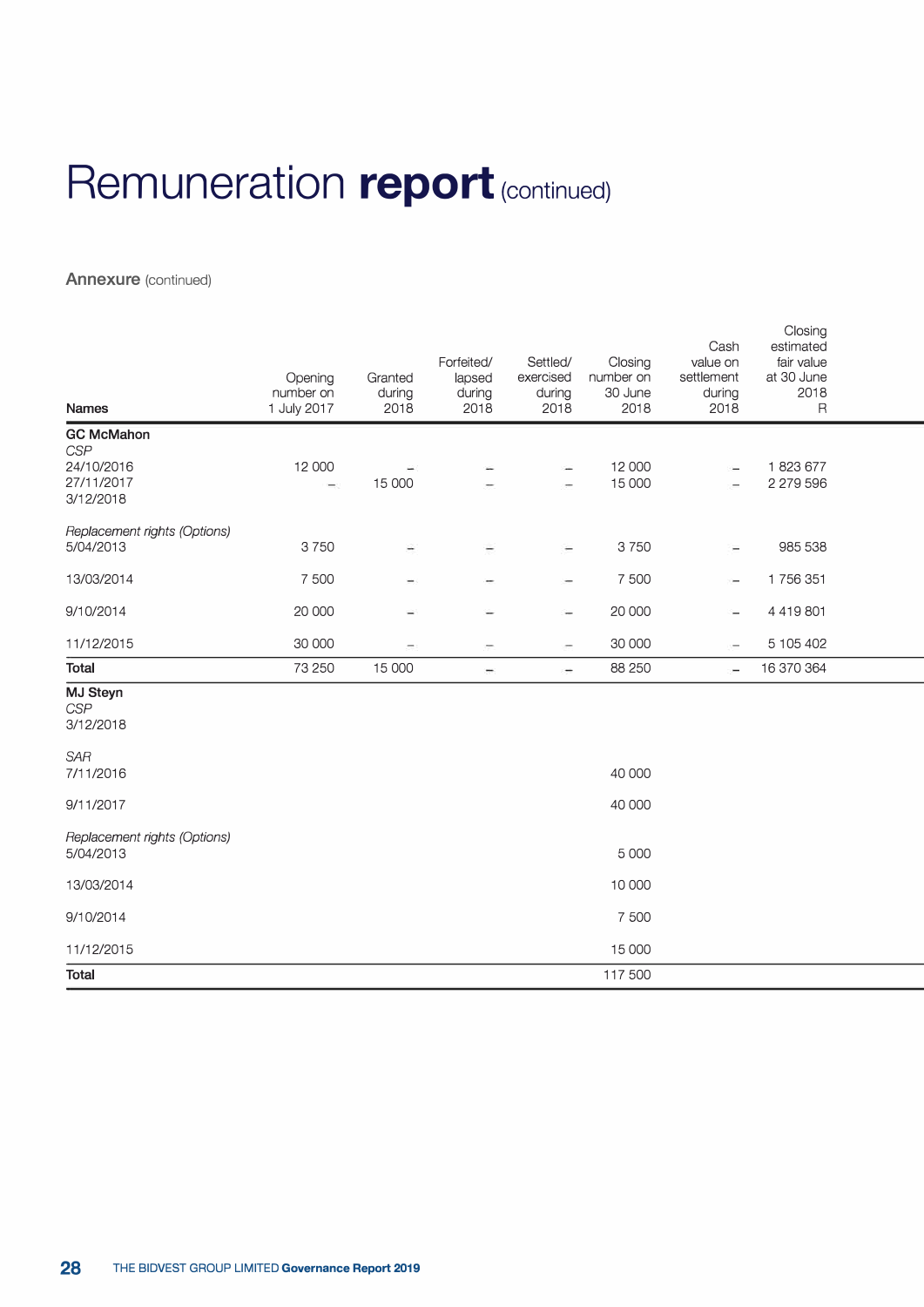

| <b>Strike</b><br>price<br>$\mathsf R$ | Granted<br>during<br>2019 | Forfeited/<br>lapsed<br>during<br>2019 | Settled/<br>exercised<br>during<br>2019 | Closing<br>Number on<br>30 June<br>2019 | Cash<br>value on<br>settlement<br>during<br>2019 | <b>Closing fair</b><br>value at<br>30 June<br>2019 | <b>Strike</b><br>price<br>R |
|---------------------------------------|---------------------------|----------------------------------------|-----------------------------------------|-----------------------------------------|--------------------------------------------------|----------------------------------------------------|-----------------------------|
|                                       |                           |                                        |                                         |                                         |                                                  |                                                    |                             |
|                                       | 30 000                    |                                        |                                         | 12 000<br>15 000<br>30 000              | ٠                                                | 2 086 632<br>2 559 915<br>4764783                  |                             |
| 209                                   | -                         | -                                      | 3750                                    | $\frac{1}{2}$                           | 1 080 024                                        | ۰                                                  | 209                         |
| 238                                   |                           | -                                      | 7500                                    |                                         | 1948811                                          |                                                    | 238                         |
| 251                                   | ÷                         | -                                      | 15 000                                  | 5 000                                   | 3 689 494                                        | 1 296 349                                          | 251                         |
| 302                                   | $\overline{\phantom{0}}$  | -                                      | 15 000                                  | 15 000                                  | 2938867                                          | 3 260 375                                          | 302                         |
|                                       | 30 000                    | $\blacksquare$                         | 41 250                                  | 77 000                                  | 9657196                                          | 13 968 055                                         |                             |
|                                       | 40 000                    |                                        |                                         | 40 000                                  | ۰                                                | 6 353 044                                          |                             |
| 147                                   | -                         |                                        |                                         | 40 000                                  | -                                                | 2 337 775                                          | 147                         |
| 159                                   |                           |                                        |                                         | 40 000                                  | ₩,                                               | 2 362 690                                          | 159                         |
| 209                                   |                           |                                        | 5 0 0 0                                 | ۰                                       | 1 481 646                                        |                                                    | 209                         |
| 238                                   |                           |                                        | 10 000                                  |                                         | 2 677 797                                        |                                                    | 238                         |
| 251                                   |                           |                                        | 3750                                    | 3750                                    | 954 943                                          | 984 218                                            | 251                         |
| 302                                   |                           |                                        | 7500                                    | 7 500                                   | 1 529 801                                        | 1 630 188                                          | 302                         |
|                                       | 40 000                    | $=$                                    | 26 250                                  | 131 250                                 | 6 644 188                                        | 13 667 915                                         |                             |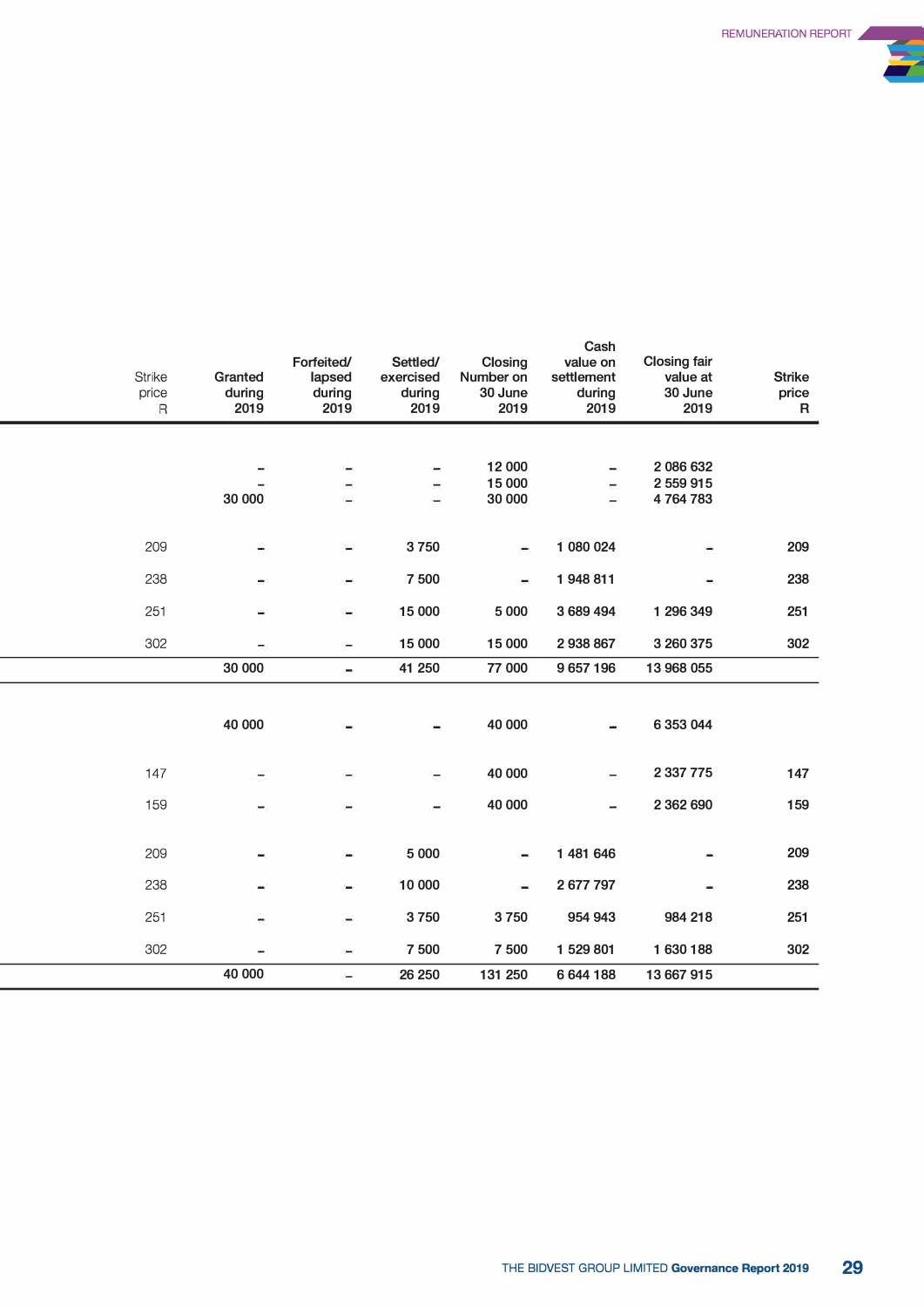### **Valuation method applied**

| <b>TYPE OF AWARD</b> | <b>AWARD DATE</b> | <b>TRANCHE*</b> | <b>MARKET VALUE ESTIMATION USING</b><br>A MARKET VALUATION TECHNIQUE | <b>INTRINSIC</b><br><b>VALUE**</b> |
|----------------------|-------------------|-----------------|----------------------------------------------------------------------|------------------------------------|
| CSP <sup>(1)</sup>   | 11/12/2015        | n/a             | ✔                                                                    | $\checkmark$                       |
| <b>CSP</b>           | 24/10/2016        | n/a             | ✓                                                                    | $\checkmark$                       |
| <b>CSP</b>           | 27/11/2017        | n/a             | ✓                                                                    |                                    |
| <b>CSP</b>           | 3/12/2018         | n/a             | ✔                                                                    |                                    |
| Replacement share    | 13/03/2014        | 3               |                                                                      | $\checkmark$                       |
| Replacement share    | 9/10/2014         | $2$ and $3$     |                                                                      | $\checkmark$                       |
| Replacement share    | 3/11/2014         | 3               |                                                                      | ✓                                  |
| Replacement share    | 11/12/2015        | $\overline{2}$  |                                                                      | $\checkmark$                       |
| Replacement share    | 11/12/2015        | 3               | $\checkmark$                                                         |                                    |
| SAR                  | 7/11/2016         | 1               |                                                                      | $\checkmark$                       |
| SAR                  | 7/11/2016         | $2$ and $3$     | ✓                                                                    |                                    |
| SAR                  | 9/11/2017         | 1, 2 and 3      | ✔                                                                    |                                    |

*\* Where* a *tranche has not been included, the awards were already exercised.*

*\*\* Intrinsic value less present value of September 2019 dividend which the instrument is not entitled to in respect of awards not yet vested.* 

*1. 35* 000 *of the Bidvest CSP awards originally made on 11 December 2015 were exchanged for 94 280 replacement rights which is subject to performance conditions measured over the period 1 July 2016- 30 June 2019. The vesting period for the replacement rights was extended for an additional year where vesting of* 75% *of the awards occurred in September 2019 and the remaining 25%* will vest in September 2020. The performance targets, weighting and performance periods are to be tested over a three-year period.